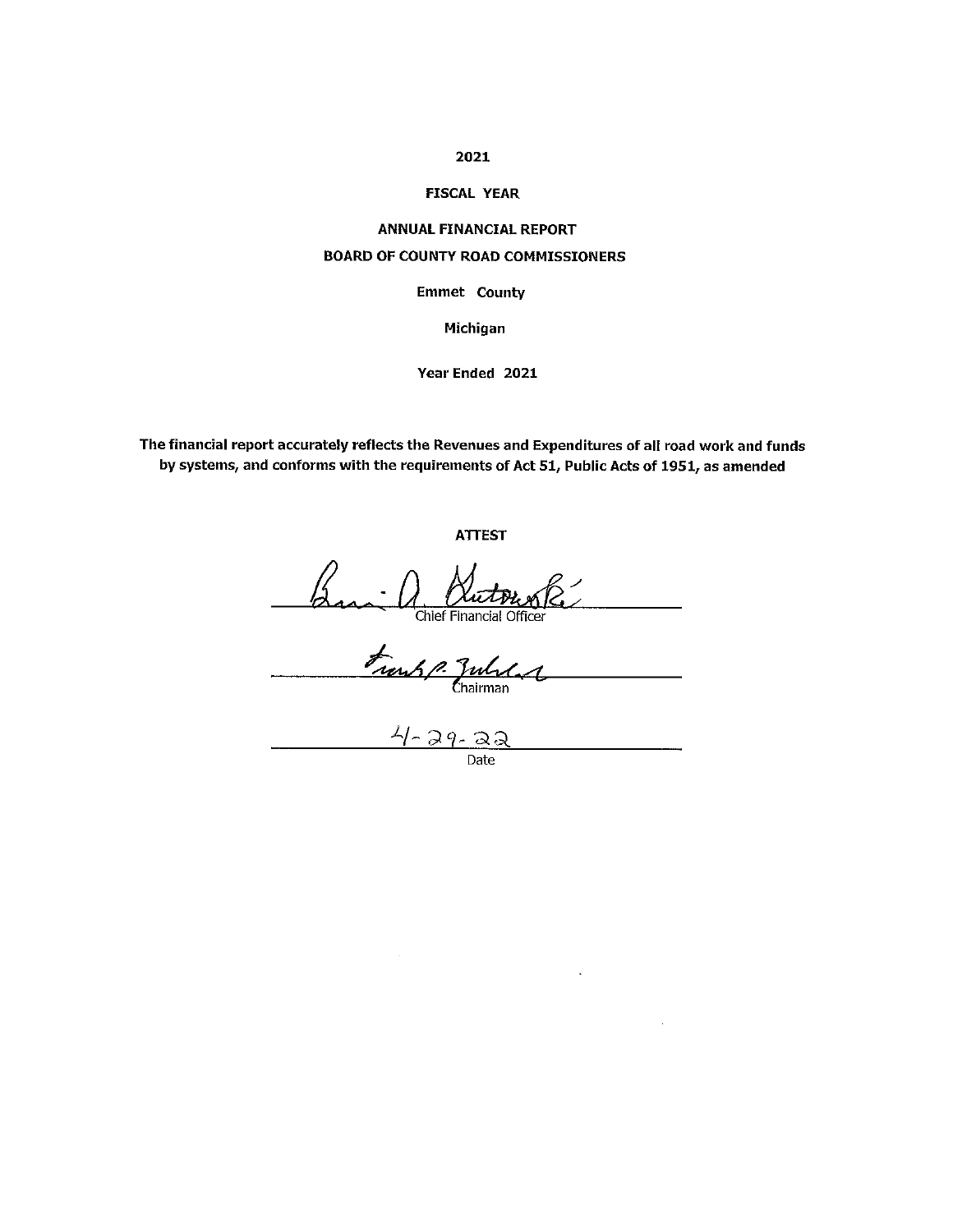### **Year Ended - 2021**

**Start:** 01/01/2021 **End:** 12/31/2021

### **BALANCE SHEET**

### **Assets**

## **General Operating Fund**

| 1. Cash                                     | \$905,933.11 |
|---------------------------------------------|--------------|
| 2. Investments                              | 450,600.24   |
| 3. AccountsReceivable:                      |              |
| a. Michigan Transportation Fund             | 1,277,570.56 |
| b. State Trunkline Maintenance              | 247,728.52   |
| c. State Transportation Department - Other  | 2,470.55     |
| d. Due on County Road Agreement             | 0.00         |
| e. Due on Special Assessement               | 0.00         |
| f. Sundry Accounts Receivable               | 18,592.95    |
| <b>Inventories/Pre-Paid Insurance/Other</b> |              |
|                                             | 0.00         |
| 4. Deferred Expense State Aid               | 420,479.37   |
| 5. Road Materials                           | 358,415.05   |
| 6. Equipment Materials and Parts            | 111,284.03   |
| 7. Prepaid Insurance                        |              |
| 8. Deferred Expense - Federal Aid           | 0.00         |
| 9. Other                                    | 8,210.37     |

### **10. TOTAL ASSETS**

**\$3,801,284.75**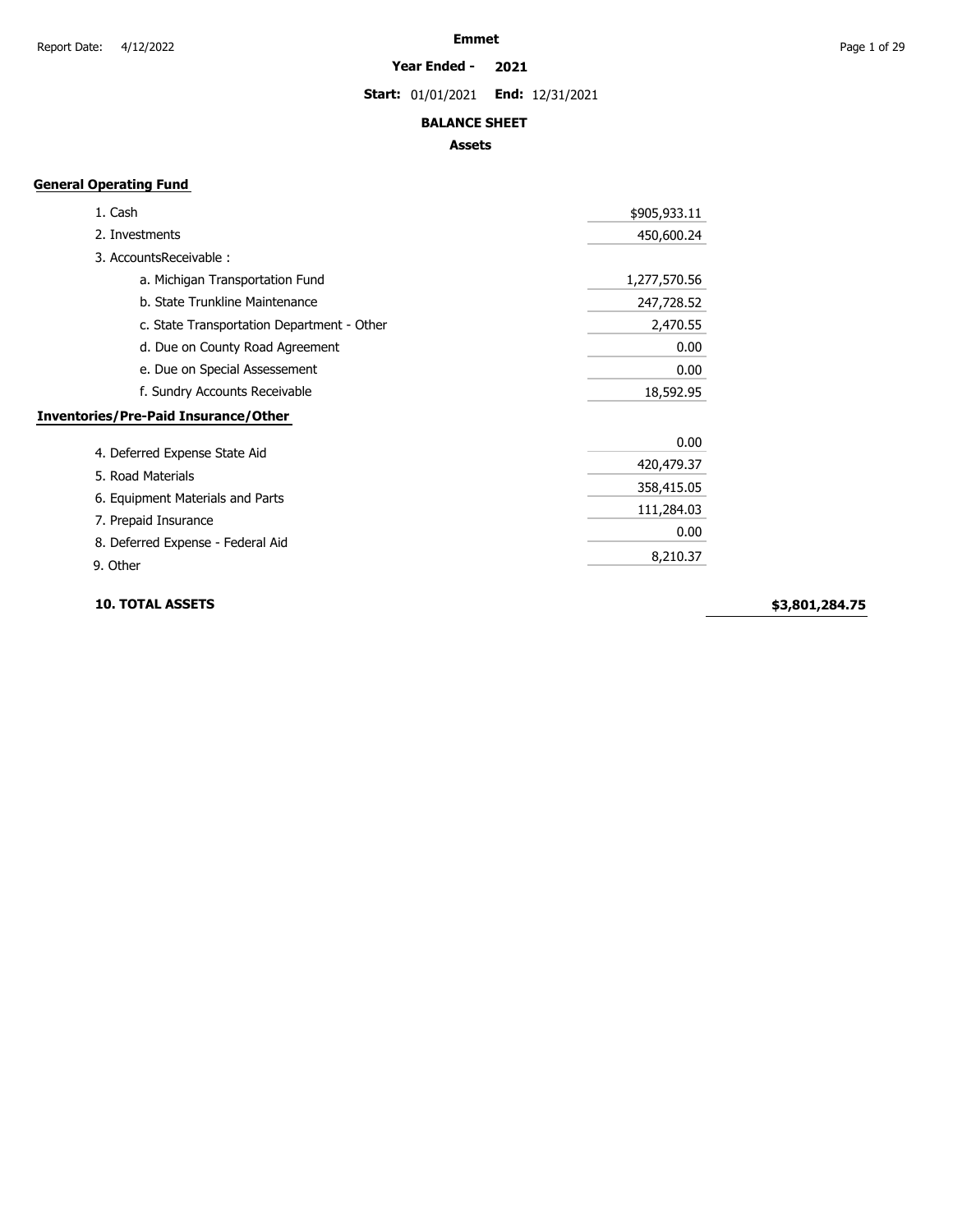**Start:** 01/01/2021 **End:** 12/31/2021

### **Liabilities and Fund Balances**

## **Liabilities**

| \$203,617.07 |
|--------------|
| 0.00         |
| 101,995.41   |
| 423,628.00   |
| 0.00         |
| 0.00         |
| 603,961.26   |
| 474.73       |
|              |
| 2,188,565.23 |
| 0.00         |
| 279,043.05   |
| 2,467,608.28 |
|              |

**23. TOTAL LIABILITIES AND FUND BALANCES**

**\$3,801,284.75**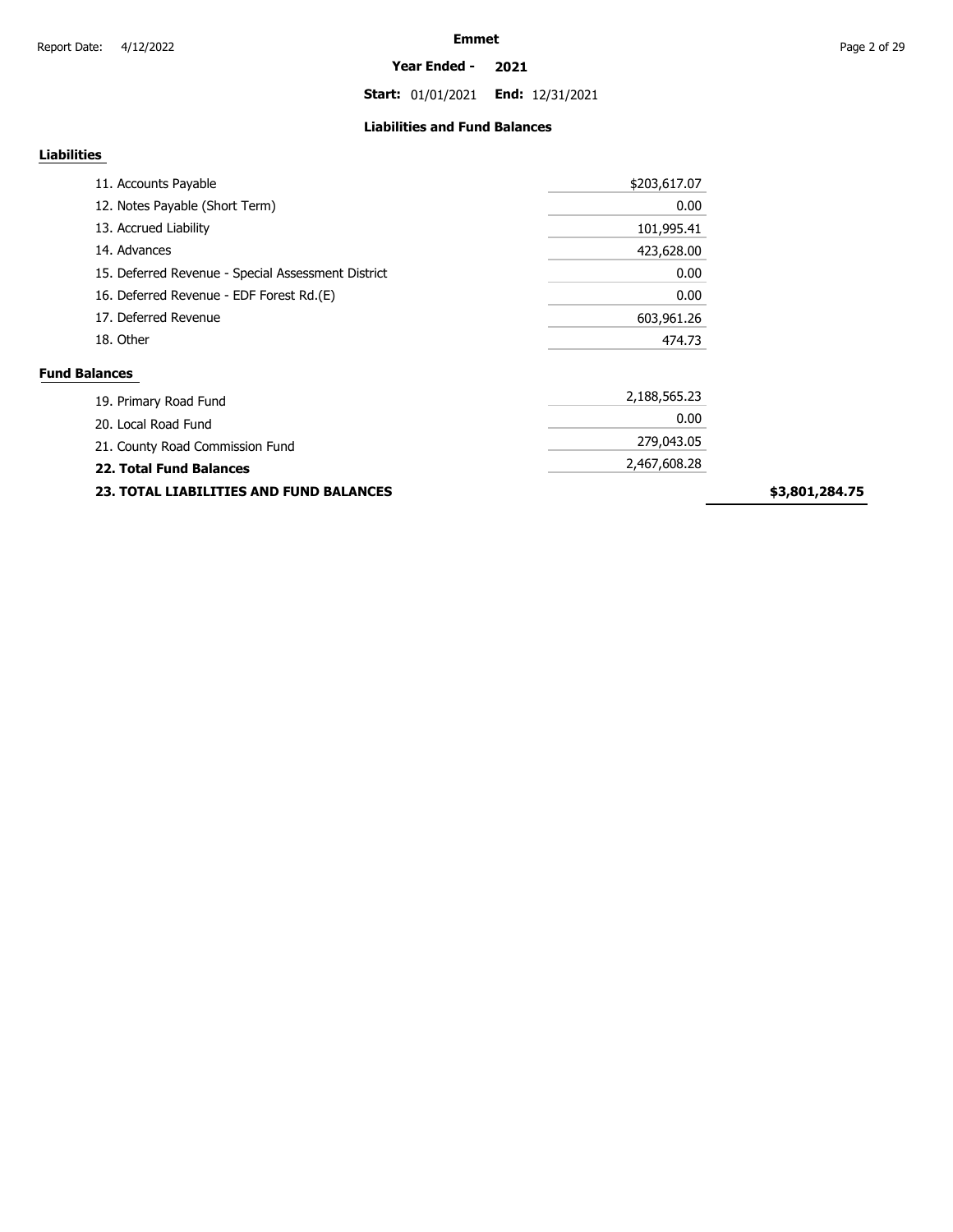### **Year Ended - 2021**

**Start:** 01/01/2021 **End:** 12/31/2021

## **CAPITAL ASSETS ACCOUNT GROUP**

| .,<br>۰.<br>. .<br>.,<br>۰.<br>۰.<br>× |
|----------------------------------------|
|----------------------------------------|

| Assets                |                                            | (A)                          | (B)           |                 |
|-----------------------|--------------------------------------------|------------------------------|---------------|-----------------|
|                       | 24. Land                                   |                              | \$37,094.02   |                 |
|                       | 25. Land Improvements                      | \$1,091,440.83               |               |                 |
|                       | 25 a.Less: Accumulated Depreciation        | (138, 687.78)                | 952,753.05    |                 |
|                       | 26. Depletable Assets                      | 232,409.60                   |               |                 |
|                       | 26 a.Less: Accumulated Depreciation        | (86,046.96)                  | 146,362.64    |                 |
|                       | 27. Buildings                              | 6,124,308.30                 |               |                 |
|                       | 27 a.Less: Accumulated Depreciation        | (2,440,557.28)               | 3,683,751.02  |                 |
|                       | 28. Equipment - Road                       | 10,366,580.72                |               |                 |
|                       | 28 a.Less: Accumulated Depreciation        | (8,998,786.99)               | 1,367,793.73  |                 |
|                       | 29. Equipment - Shop                       | 258,414.96                   |               |                 |
|                       | 29 a.Less: Accumulated Depreciation        | (217, 230.55)                | 41,184.41     |                 |
|                       | 30. Equipment - Engineers                  | 53,706.58                    |               |                 |
|                       | 30 a.Less: Accumulated Depreciation        | (53,706.58)                  | 0.00          |                 |
|                       | 31. Equipment - Yard and Storage           | 235,594.57                   |               |                 |
|                       | 31 a.Less: Accumulated Depreciation        | (210,064.51)                 | 25,530.06     |                 |
|                       | 32. Equipment and Furniture - Office       | 94,620.20                    |               |                 |
|                       | 32 a.Less: Accumulated Depreciation        | (88, 620.24)                 | 5,999.96      |                 |
|                       | 33. Infrastructure                         | 73,971,419.51                |               |                 |
|                       | 33 a.Less: Accumulated Depreciation        | (17,746,628.54)              | 56,224,790.97 |                 |
|                       | 34. Vehicles                               | 0.00                         |               |                 |
|                       | 34 a.Less: Accumulated Depreciation        | 0.00                         | 0.00          |                 |
|                       | 35. Construction Work in Progress          |                              | 258,245.83    |                 |
|                       |                                            | 36. Total Assets             |               | \$62,743,505.69 |
| <b>Equities</b>       |                                            |                              |               |                 |
|                       |                                            |                              |               |                 |
|                       | 37. Plant and Equipment Equity             |                              |               |                 |
|                       |                                            | 37 a.Primary                 | 85,168.31     |                 |
|                       |                                            | 37 b.Local                   | 0.00          |                 |
|                       |                                            | 37 c.Co. Road Comm.          | 6,175,300.58  |                 |
|                       |                                            | 37 d.Infrastructure          | 56,483,036.80 |                 |
|                       |                                            | <b>38. Total Equities</b>    |               | \$62,743,505.69 |
| <b>Long Term Debt</b> |                                            |                              |               |                 |
|                       | 39. Bonds Payable (Act 51)                 |                              | 2,520,000.00  |                 |
|                       | 40. Notes Payable (Act 143)                |                              | 0.00          |                 |
|                       | 41. Vested Vacation and Sick Leave Payable |                              | 494,617.48    |                 |
|                       | 42. Installment/Lease Purchase Payable     |                              | 150,704.75    |                 |
|                       | 43. Other                                  |                              | 0.00          |                 |
|                       |                                            | <b>44. Total Liabilities</b> |               | \$3,165,322.23  |
| <b>Fiduciary Fund</b> |                                            |                              |               |                 |
|                       | 45. Deferred Compensation (Pension) Plan   |                              |               | \$0.00          |
|                       |                                            |                              |               |                 |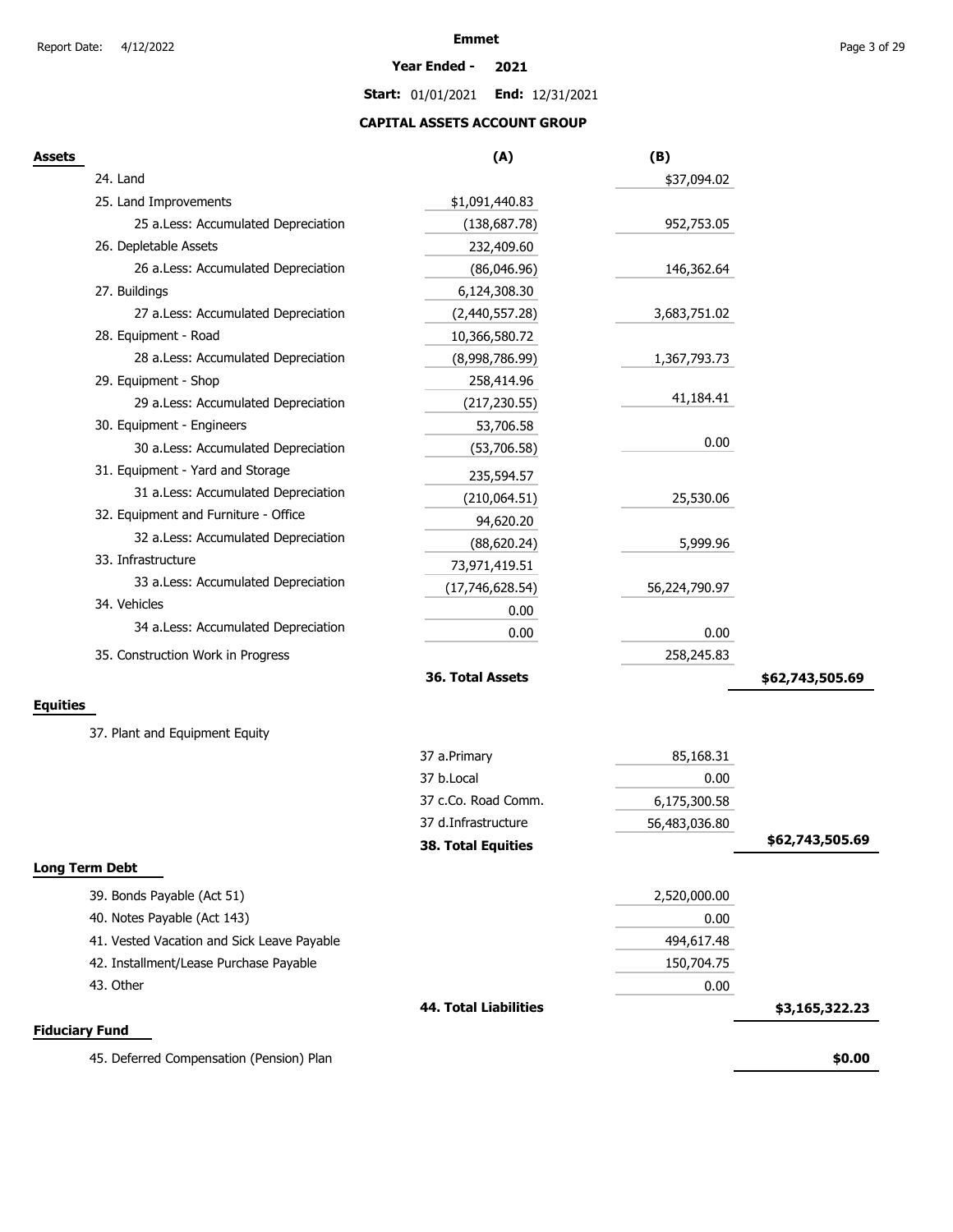**Year Ended - 2021**

**Start:** 01/01/2021 **End:** 12/31/2021

### **STATEMENT OF REVENUES**

|                                     | <b>Primary Road</b> | <b>Local Road</b> | Co. Road          |                |
|-------------------------------------|---------------------|-------------------|-------------------|----------------|
|                                     | <b>Fund</b>         | <b>Fund</b>       | <b>Comm. Fund</b> | <b>Total</b>   |
|                                     | (P)                 | (L)               | (C)               | (T)            |
| <b>Taxes</b>                        |                     |                   |                   |                |
| 46. County Wide Millage             | \$0.00              | \$0.00            | \$0.00            | \$0.00         |
| 47. Other                           | 0.00                | 0.00              | 0.00              | 0.00           |
| 48. Total Taxes                     | 0.00                | 0.00              | 0.00              | 0.00           |
| <b>Licenses and Permits</b>         |                     |                   |                   |                |
| 49. Specify                         | 12,075.00           | 28,275.00         | 30,500.00         | 70,850.00      |
| <b>Federal Sources</b>              |                     |                   |                   |                |
| 50. Surface Tran. Program (STP)     | 5,280.47            | 0.00              | 0.00              | 5,280.47       |
| 51. C Funds - Federal               | 0.00                | 0.00              | 0.00              | 0.00           |
| 52. D Funds - Federal               | 0.00                | 0.00              | 0.00              | 0.00           |
| 53. Bridge                          | 0.00                | 0.00              | 0.00              | 0.00           |
| 54. High Priority                   | 0.00                | 0.00              | 0.00              | 0.00           |
| 55. Other                           | 165,964.50          | 0.00              | 0.00              | 165,964.50     |
| 56. Total Federal Sources           | 171,244.97          | 0.00              | 0.00              | 171,244.97     |
| <b>STATE SOURCES</b>                |                     |                   |                   |                |
| <b>Michigan Transportation Fund</b> |                     |                   |                   |                |
| 57. Engineering                     | 6,596.86            | 3,403.14          |                   | 10,000.00      |
| 58. Snow Removal                    | 157,032.20          | 80,895.38         |                   | 237,927.58     |
| 59. Urban Road                      | 202,381.50          | 72,460.48         |                   | 274,841.98     |
| 60. Allocation                      | 4,459,796.28        | 2,300,690.73      |                   | 6,760,487.01   |
| 61. Total MTF                       | 4,825,806.84        | 2,457,449.73      |                   | 7,283,256.57   |
| <b>Other</b>                        |                     |                   |                   |                |
| 62. Local Bridge                    | 0.00                | 0.00              |                   | 0.00           |
| 63. Other                           | 0.00                | 0.00              | 0.00              | 0.00           |
| 64. Total Other                     | 0.00                | 0.00              | 0.00              | 0.00           |
| <b>Economic Development Fund</b>    |                     |                   |                   |                |
| 65. Target Industries (A)           | 0.00                | 0.00              |                   | 0.00           |
| 66. Urban Congestion (C)            | 0.00                | 0.00              |                   | 0.00           |
| 67. Rural Primary (D)               | 972.72              | 0.00              |                   | 972.72         |
| 68. Forest Road (E)                 | 0.00                | 0.00              |                   | 0.00           |
| 69. Urban Area (F)                  | 0.00                | 0.00              |                   | 0.00           |
| 70. Other                           | 0.00                | 0.00              |                   | 0.00           |
| 71. Total EDF                       | 972.72              | 0.00              |                   | 972.72         |
| 72. Total State Sources             | \$4,826,779.56      | \$2,457,449.73    | \$0.00            | \$7,284,229.29 |
|                                     |                     |                   |                   |                |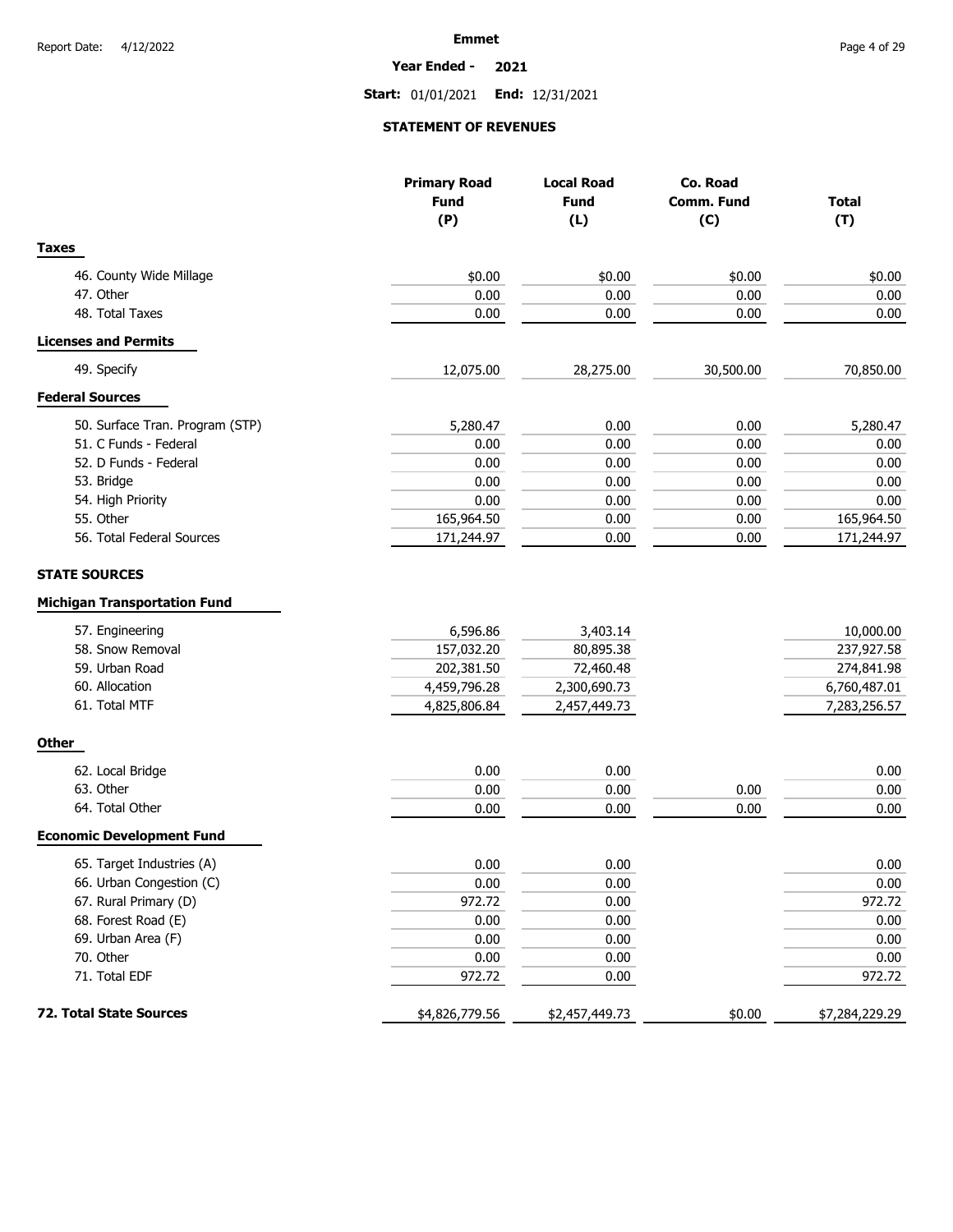**Year Ended - 2021**

**Start:** 01/01/2021 **End:** 12/31/2021

### **STATEMENT OF REVENUES**

|                                        | <b>Primary Road</b> | <b>Local Road</b> | Co. Road       |                 |
|----------------------------------------|---------------------|-------------------|----------------|-----------------|
|                                        | <b>Fund</b>         | <b>Fund</b>       | Comm. Fund     | <b>Total</b>    |
|                                        | (P)                 | (L)               | (C)            | (T)             |
| <b>Contributions From Local Units</b>  |                     |                   |                |                 |
| 73. City and Village                   | \$0.00              | \$0.00            | \$80.00        | \$80.00         |
| 74. Township Contr.                    | 337,733.78          | 3,432,800.85      | 0.00           | 3,770,534.63    |
| 75. Other                              | 0.00                | 66,381.90         | 0.00           | 66,381.90       |
| 76. Total Contributions                | 337,733.78          | 3,499,182.75      | 80.00          | 3,836,996.53    |
| <b>Charges for Service</b>             |                     |                   |                |                 |
| 77. Trunkline Maintenance              | 0.00                |                   | 1,598,458.24   | 1,598,458.24    |
| 78. Trunkline Non-maintenance          | 0.00                |                   | 1,653,452.14   | 1,653,452.14    |
| 79. Salvage Sales                      | 0.00                | 0.00              | 7,802.82       | 7,802.82        |
| 80. Other                              | 0.00                | 0.00              | 6,560.00       | 6,560.00        |
| 81. Total Charges                      | 0.00                | 0.00              | 3,266,273.20   | 3,266,273.20    |
| <b>Interest and Rents</b>              |                     |                   |                |                 |
| 82. Interest Earned                    | 261.75              | 0.00              | 16.71          | 278.46          |
| 83. Property Rentals                   | 0.00                | 0.00              | 0.00           | 0.00            |
| 84. Total Interest/Rents               | 261.75              | 0.00              | 16.71          | 278.46          |
| <b>Other</b>                           |                     |                   |                |                 |
| 85. Special Assessments                | 0.00                | 0.00              | 0.00           | 0.00            |
| 86. Land and Bldg. Sales               | 0.00                | 0.00              | 0.00           | 0.00            |
| 87. Sundry Refunds                     | 0.00                | 0.00              | 0.00           | 0.00            |
| 88. Gain (Loss) Equip. Disp.           | 3,014.17            | 0.00              | 138,253.35     | 141,267.52      |
| 89. Contributions from Private Sources | 0.00                | 0.00              | 0.00           | 0.00            |
| 90. Other                              | 1,835,185.73        | 181,159.00        | 84,049.42      | 2,100,394.15    |
| 91. Total Other                        | 1,838,199.90        | 181,159.00        | 222,302.77     | 2,241,661.67    |
| <b>Other Financing Sources</b>         |                     |                   |                |                 |
| 92. County Appropriation               | 0.00                | 0.00              | 0.00           | 0.00            |
| 93. Bond Proceeds                      | 0.00                | 0.00              | 0.00           | 0.00            |
| 94. Note Proceeds                      | 0.00                | 0.00              | 0.00           | 0.00            |
| 95. Inst. Purch./Leases                | 0.00                | 0.00              | 363,779.78     | 363,779.78      |
| 96. Total Other Fin. Sources           | 0.00                | 0.00              | 363,779.78     | 363,779.78      |
| 97. TOTAL REVENUE AND OTHER            | \$7,186,294.96      | \$6,166,066.48    | \$3,882,952.46 | \$17,235,313.90 |
| <b>FINANCING SOURCES</b>               |                     |                   |                |                 |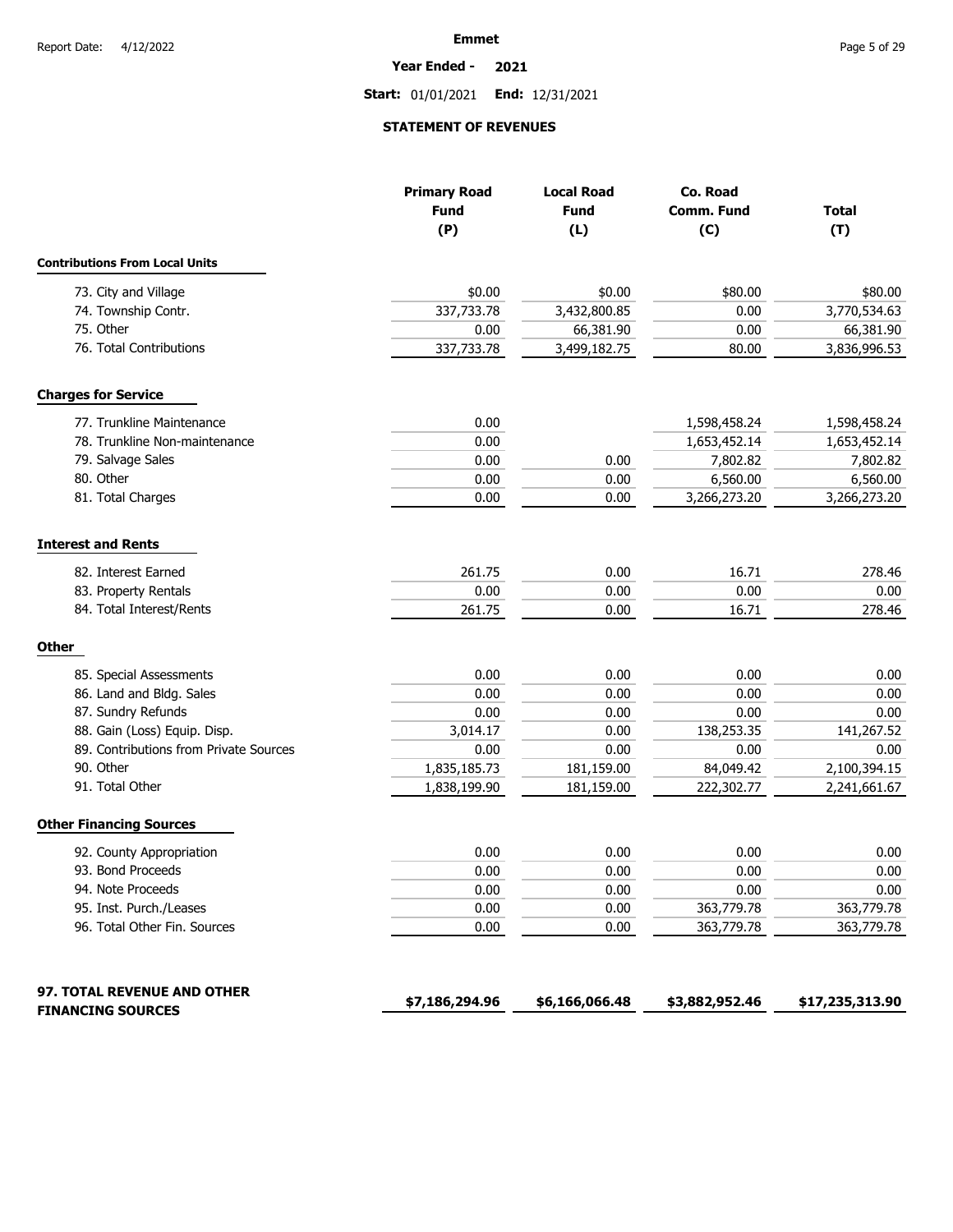### **Year Ended - 2021**

**Start:** 01/01/2021 **End:** 12/31/2021

### **STATEMENT OF EXPENDITURES**

|                                                          | <b>Primary Road</b><br><b>Fund</b><br>(P) | <b>Local Road</b><br><b>Fund</b><br>(L) | Co. Road<br><b>Comm. Fund</b><br>(C) | <b>Total</b><br>(T) |
|----------------------------------------------------------|-------------------------------------------|-----------------------------------------|--------------------------------------|---------------------|
| <b>Construction/Capacity Improvement</b>                 |                                           |                                         |                                      |                     |
| 98. Roads                                                | \$0.00                                    | \$0.00                                  |                                      | \$0.00              |
| 99. Structures                                           | 0.00                                      | 0.00                                    |                                      | 0.00                |
| 100. Roadside Parks                                      | 0.00                                      | 0.00                                    |                                      | 0.00                |
| 101. Special Assessments                                 | 0.00                                      | 0.00                                    |                                      | 0.00                |
| 102. Other                                               | 0.00                                      | 0.00                                    |                                      | 0.00                |
| 103. Total Construction/Cap. Imp.                        | 0.00                                      | 0.00                                    |                                      | 0.00                |
| <b>Preservation - Structural Improvements</b>            |                                           |                                         |                                      |                     |
| 104. Roads                                               | 2,708,046.30                              | 4,008,921.05                            |                                      | 6,716,967.35        |
| 105. Structures                                          | 475,120.78                                | 80,894.67                               |                                      | 556,015.45          |
| 106. Safety Projects                                     | 219,557.98                                | 0.00                                    |                                      | 219,557.98          |
| 107. Roadside Parks                                      | 0.00                                      | 0.00                                    |                                      | 0.00                |
| 108. Special Assessments                                 | 0.00                                      | 0.00                                    |                                      | 0.00                |
| 109. Other                                               | 145,983.20                                | 257,377.09                              |                                      | 403,360.29          |
| 110. Total Preservation - Struct. Imp.                   | 3,548,708.26                              | 4,347,192.81                            |                                      | 7,895,901.07        |
| <b>Maintenence</b>                                       |                                           |                                         |                                      |                     |
| 111. Roads                                               | 1,028,129.98                              | 1,288,672.03                            |                                      | 2,316,802.01        |
| 112. Structures                                          | 0.00                                      | 0.00                                    |                                      | 0.00                |
| 113. Roadside Parks                                      | 0.00                                      | 0.00                                    |                                      | 0.00                |
| 114. Winter Maintenance                                  | 842,777.29                                | 859,174.89                              |                                      | 1,701,952.18        |
| 115. Traffic Control                                     | 60,757.98                                 | 37,410.67                               |                                      | 98,168.65           |
| 116. Total Maintenance                                   | 1,931,665.25                              | 2,185,257.59                            |                                      | 4,116,922.84        |
| 117. Total Construction, Preservation And<br>Maintenance | 5,480,373.51                              | 6,532,450.40                            |                                      | 12,012,823.91       |
| <b>Other</b>                                             |                                           |                                         |                                      |                     |
| 118. Trunkline Maintenance                               | 0.00                                      |                                         | 1,544,621.24                         | 1,544,621.24        |
| 119. Trunkline Non-maintenance                           | 0.00                                      |                                         | 1,653,452.14                         | 1,653,452.14        |
| 120. Administrative Expense                              | 265,495.25                                | 316,462.83                              |                                      | 581,958.08          |
| 121. Equipment - Net                                     | 124,417.99                                | 155,243.90                              | 90,928.93                            | 370,590.82          |
| 122. Capital Outlay - Net                                | (56, 425.32)                              | 0.00                                    | (319, 297.34)                        | (375, 722.66)       |
| 123. Debt Principal Payment                              | 0.00                                      | 0.00                                    | 658,443.51                           | 658,443.51          |
| 124. Interest Expense                                    | 0.00                                      | 0.00                                    | 81,811.31                            | 81,811.31           |
| 125. Drain Assessment                                    | 0.00                                      | 0.00                                    | 0.00                                 | 0.00                |
| 126. Other                                               | 13,446.35                                 | 0.00                                    | 80.00                                | 13,526.35           |
| 127. Total Other                                         | 346,934.27                                | 471,706.73                              | 3,710,039.79                         | 4,528,680.79        |
| 128. Total Expenditures                                  | \$5,827,307.78                            | \$7,004,157.13                          | \$3,710,039.79                       | \$16,541,504.70     |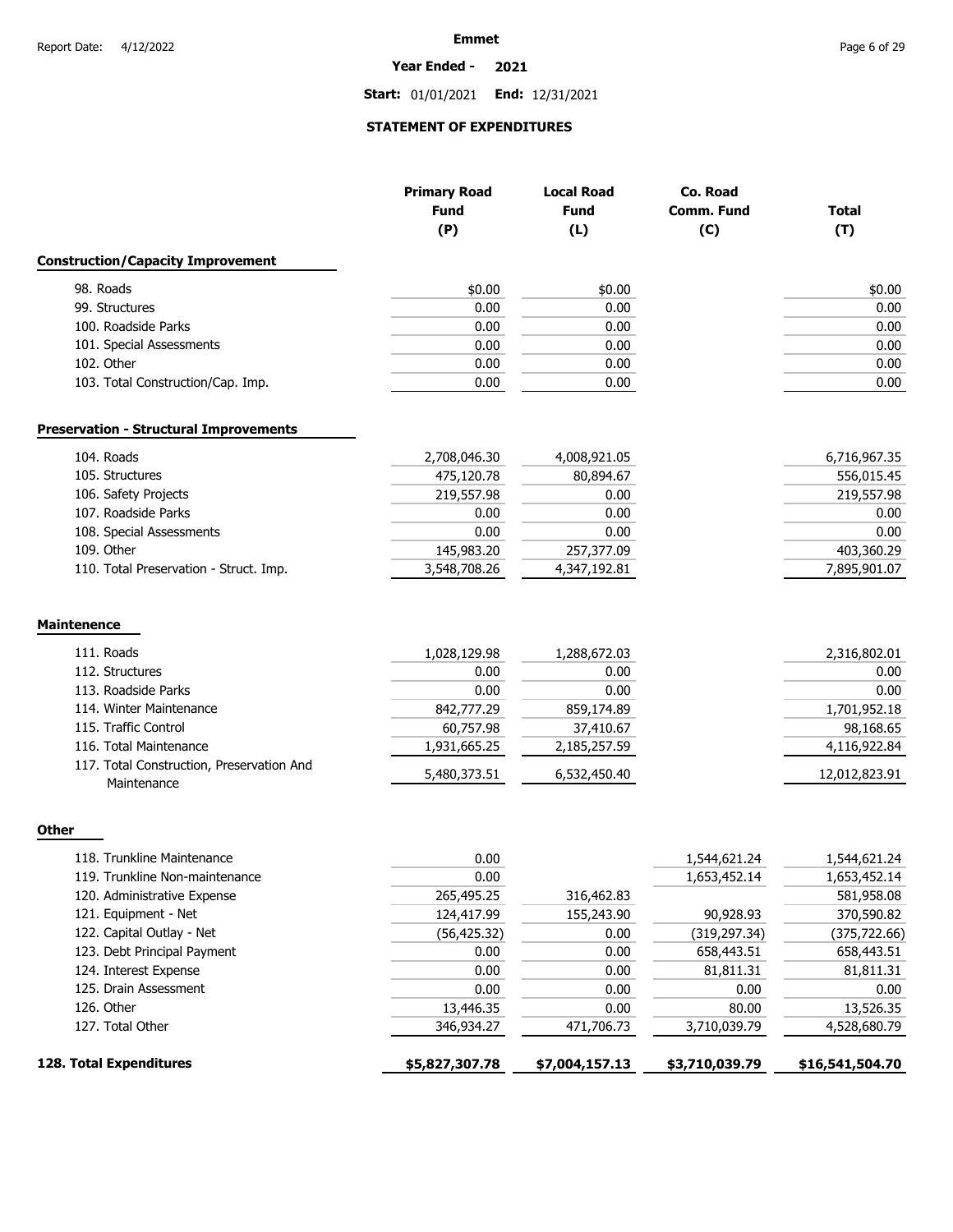**Year Ended - 2021**

**Start:** 01/01/2021 **End:** 12/31/2021

## **STATEMENT OF CHANGES IN FUND BALANCES**

|                                                                                           | <b>Primary Road</b><br><b>Fund</b><br>(P) | <b>Local Road</b><br><b>Fund</b><br>(L) | Co. Road<br>Comm. Fund<br>(C) | <b>Total</b><br>(T) |
|-------------------------------------------------------------------------------------------|-------------------------------------------|-----------------------------------------|-------------------------------|---------------------|
| 129. Total Revenues And Other                                                             |                                           |                                         |                               |                     |
| <b>Financing Sources</b>                                                                  | \$7,186,294.96                            | \$6,166,066.48                          | \$3,882,952.46                | \$17,235,313.90     |
| 130. Total Expenditures                                                                   | 5,827,307.78                              | 7,004,157.13                            | 3,710,039.79                  | 16,541,504.70       |
| 131. Excess of Revenues Over<br>(Under) Expenditures                                      | 1,358,987.18                              | (838,090.65)                            | 172,912.67                    | 693,809.20          |
| 132. Optional Transfers<br>132 a. Primary to Local (50%)<br>132 b. Local to Primary (15%) | (838,090.65)<br>0.00                      | 838,090.65<br>0.00                      |                               | 0.00<br>0.00        |
| 133. Emergency Transfers<br>(Local to Primary)                                            | 0.00                                      | 0.00                                    |                               | 0.00                |
| 134. Total Optional Transfers                                                             | (838,090.65)                              | 838,090.65                              |                               | 0.00                |
| 135. Excess of Revenues and<br>Other Sources Over (Under)<br>Expenditures and Other Uses  | 520,896.53                                | 0.00                                    | 172,912.67                    | 693,809.20          |
| 136. Beginning Fund                                                                       | 1,667,668.70                              | 0.00                                    | 106,130.38                    | 1,773,799.08        |
| 137. Adjustment                                                                           | 0.00                                      | 0.00                                    | 0.00                          | 0.00                |
| 138. Beginning Fund<br><b>Balance Restated</b>                                            | 1,667,668.70                              | 0.00                                    | 106,130.38                    | 1,773,799.08        |
| 139. Interfund Transfer(County<br>to Primary and/or Local)                                | 0.00                                      | 0.00                                    | 0.00                          | 0.00                |
| 140. Ending Fund Balance                                                                  | \$2,188,565.23                            | \$0.00                                  | \$279,043.05                  | \$2,467,608.28      |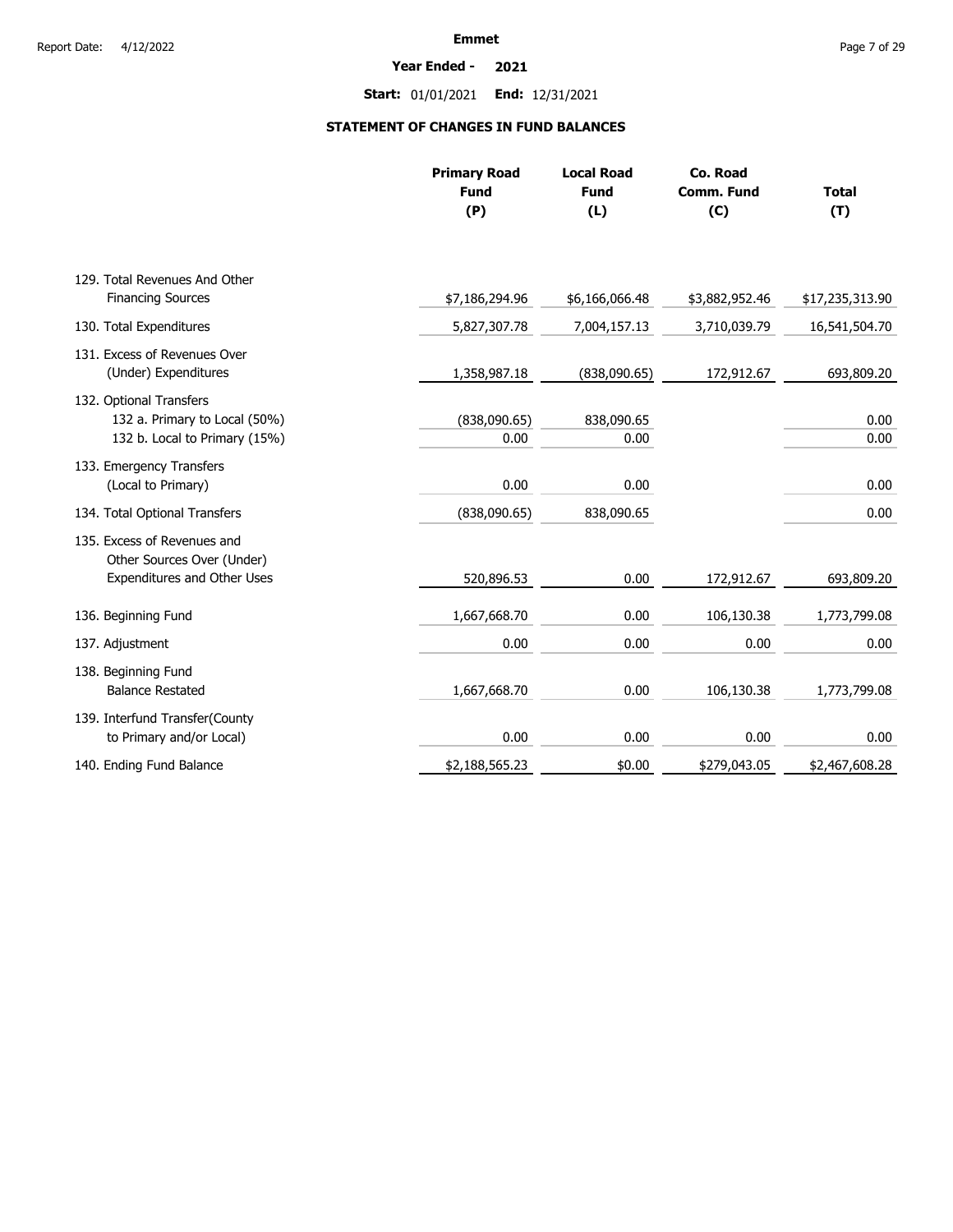**Year Ended - 2021**

**Start:** 01/01/2021 **End:** 12/31/2021

### **EQUIPMENT EXPENSE**

### Direct Equipment Expense

| 141. Labor and Fringe Benefits  |                   | \$545,924.98 |              |
|---------------------------------|-------------------|--------------|--------------|
| 142. Depreciation               |                   | 716,480.02   |              |
| 143. Other                      |                   | 396,891.99   |              |
|                                 | 144. Total Direct |              | 1,659,296.99 |
| 145. Indirect Equipment Expense |                   |              | 777,963.10   |
| Operating Equipment Expense     |                   |              |              |
| 146. Labor and Fringe Benefits  |                   | 0.00         |              |
| 147. Operating Expenses         |                   | 262,724.30   |              |
|                                 | .                 |              |              |

**148. Total Operating**

\$262,724.30

**149. TOTAL EQUIPMENT EXPENSE**

\$2,699,984.39

### **Equipment Rental Credits:**

|                                            | Primary    | Local      | County     | <b>Total</b> |
|--------------------------------------------|------------|------------|------------|--------------|
| 150. Construction/Capacity Improvement     | 0.00       | 0.00       |            | 0.00         |
| 151. Preservation - Structural Improvement | 191,994.82 | 158,636.50 |            | 350,631.32   |
| 152. Maintenance                           | 590,049.54 | 817,167.85 |            | 1,407,217.39 |
| 153. Inventory Operations                  | 0.00       | 0.00       | 11,917.61  | 11,917.61    |
| 154. MDOT                                  | 0.00       |            | 466,588.68 | 466,588.68   |
| 155. Other Reimbursable Charges            | 0.00       | 0.00       | 0.00       | 0.00         |
| 156. All Other Charges                     | 0.00       | 0.00       | 93,038.57  | 93,038.57    |
| 157. Total Equipment Rental Credits        | 782,044.36 | 975,804.35 | 571,544.86 | 2,329,393.57 |
|                                            | (A)        | (B)        | (C)        | (D)          |
| 158. (Gain) or Loss on Usage of Equipment  |            |            |            | 370,590.82   |

## **PRORATION OF EQUIPMENT USAGE GAIN OR LOSS**

### (Net Equipment Expense)

| 159. Equipment Rental Credits         | \$782,044.36 | \$975,804.35 | \$571,544.86 | \$2,329,393.57 |
|---------------------------------------|--------------|--------------|--------------|----------------|
|                                       | (A)          | (B)          | (C)          | (D)            |
| 160. Percent of Total                 | 33.57 %      | 41.89 %      | 24.54 %      | 100.00 %       |
| 161. Prorated Total Equipment Expense | 906,462.35   | 1,131,048.25 | 662,473.79   | 2,699,984.39   |
| 162. Prorated Gain/Loss On Usage      | 124,417.99   | 155,243.90   | 90,928,93    | 370,590.82     |
| (Net Equipment Expense)               |              |              |              |                |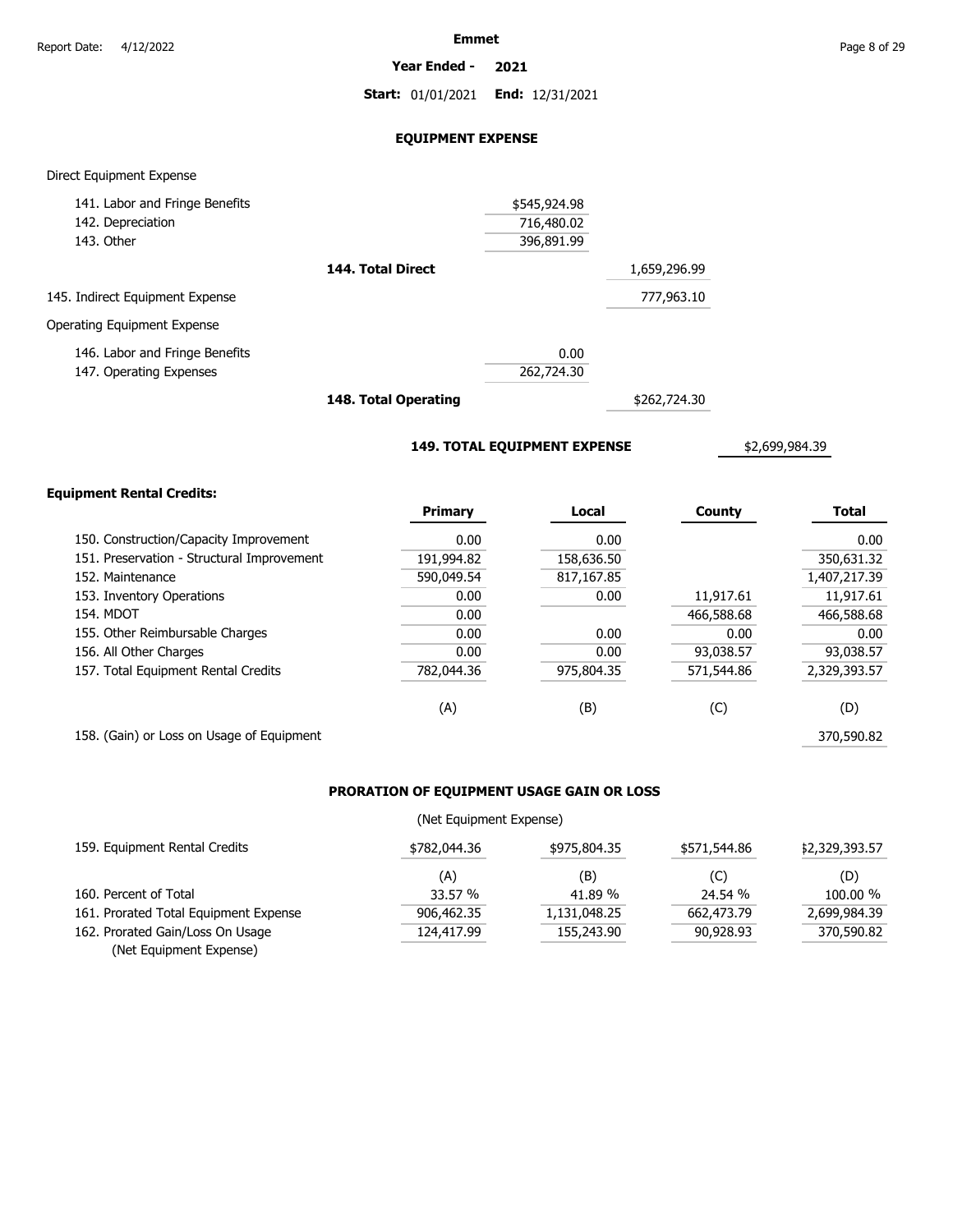**Year Ended - 2021**

# **Start:** 01/01/2021 **End:** 12/31/2021

## **DISTRIBUTIVE EXPENSE - FRINGE BENEFITS**

|                                          | <b>Total Labor</b><br><b>Charge</b> |                           | <b>Distributive</b><br>Calc. |
|------------------------------------------|-------------------------------------|---------------------------|------------------------------|
| 163. Primary Construction/Cap. Imp.      | \$0.00                              |                           | \$0.00                       |
| 164. Primary Preservation - Struct. Imp. | 140,466.10                          |                           | 186,780.71                   |
| 165. Primary Maintenance                 | 375,403.11                          |                           | 499,188.17                   |
| 166. Local Construction/Cap. Imp.        | 0.00                                |                           | 0.00                         |
| 167. Local Preservation - Struct. Imp.   | 113,302.55                          |                           | 150,662.84                   |
| 168. Local Maintenance                   | 395,449.95                          |                           | 525,845.24                   |
| 169. Inventory                           | 6,491.78                            |                           | 8,632.37                     |
| 170. Equipment Expense - Direct          | 234,328.79                          |                           | 311,596.19                   |
| 171. Equipment Expense - Indirect        | 116,411.53                          |                           | 154,796.95                   |
| 172. Equipment Expense - Operating       | 0.00                                |                           | 0.00                         |
| 173. Administration                      | 315,831.35                          |                           | 359,697.16                   |
| 174. State Trunkline Maintenance         | 338,192.69                          |                           |                              |
| 175. Sundry Account Rec.                 | 0.00                                |                           |                              |
| 176. Capital Outlay                      | 0.00                                |                           | 0.00                         |
| 177. Other                               | 93,944.65                           |                           | 124,921.87                   |
| 178. Total Payroll                       | \$2,129,822.50                      |                           |                              |
| 179. Less Applicable Payroll             | (654, 024.04)                       |                           |                              |
| 180. Total Applicable Labor Cost         | \$1,475,798.46                      | <b>Total Distributive</b> | \$2,322,121.50               |

|                                 | 709-714<br><b>Vacation</b><br><b>Holiday</b><br><b>Sick Leave</b><br>Longevity | 719<br><b>Workers</b><br>Comp.<br><b>Insurance</b> | $715 - 718$<br>Soc. Sec.<br><b>Retirement</b> | 716<br>Health<br><b>Insurance</b> | 717<br>Life and<br><b>Disability</b><br><b>Insurance</b> | 720 - 725<br><b>Other</b> | <b>Distributive</b><br><b>Total Calc.</b> |
|---------------------------------|--------------------------------------------------------------------------------|----------------------------------------------------|-----------------------------------------------|-----------------------------------|----------------------------------------------------------|---------------------------|-------------------------------------------|
| 181. Total Fringe Benefits      | \$329,381.94                                                                   | \$61,977.00                                        | \$1,661,488.88                                | \$685,102.54                      | \$4,489.04                                               | \$1,074.00                | \$2,743,513.40                            |
| 182. Less: Benefits Recovered   | (47, 726.90)                                                                   | (6,016.22)                                         | (240,746.98)                                  | (98, 191.02)                      | (650.45)                                                 | (155.63)                  | (393, 487.20)                             |
| 183. Less: Refunds              | 0.00                                                                           | (20, 456.71)                                       | 0.00                                          | (7, 447.99)                       | 0.00                                                     | 0.00                      | (27,904.70)                               |
| 184. Benefits to be Distributed | 281,655.04                                                                     | 35,504.07                                          | 1,420,741,90                                  | 579,463.53                        | 3,838.59                                                 | 918.37                    | 2,322,121.50                              |
| 185. Applicable Labor Cost      | 1,475,798.46                                                                   | 1,791,629.81                                       | 1,791,629.81                                  | 1,791,629.81                      | 1,791,629.81                                             | 1,791,629.81              |                                           |
| 186. Factor                     | 0.190849                                                                       | 0.019817                                           | 0.792989                                      | 0.323428                          | 0.002143                                                 | 0.000513                  | 1.329739                                  |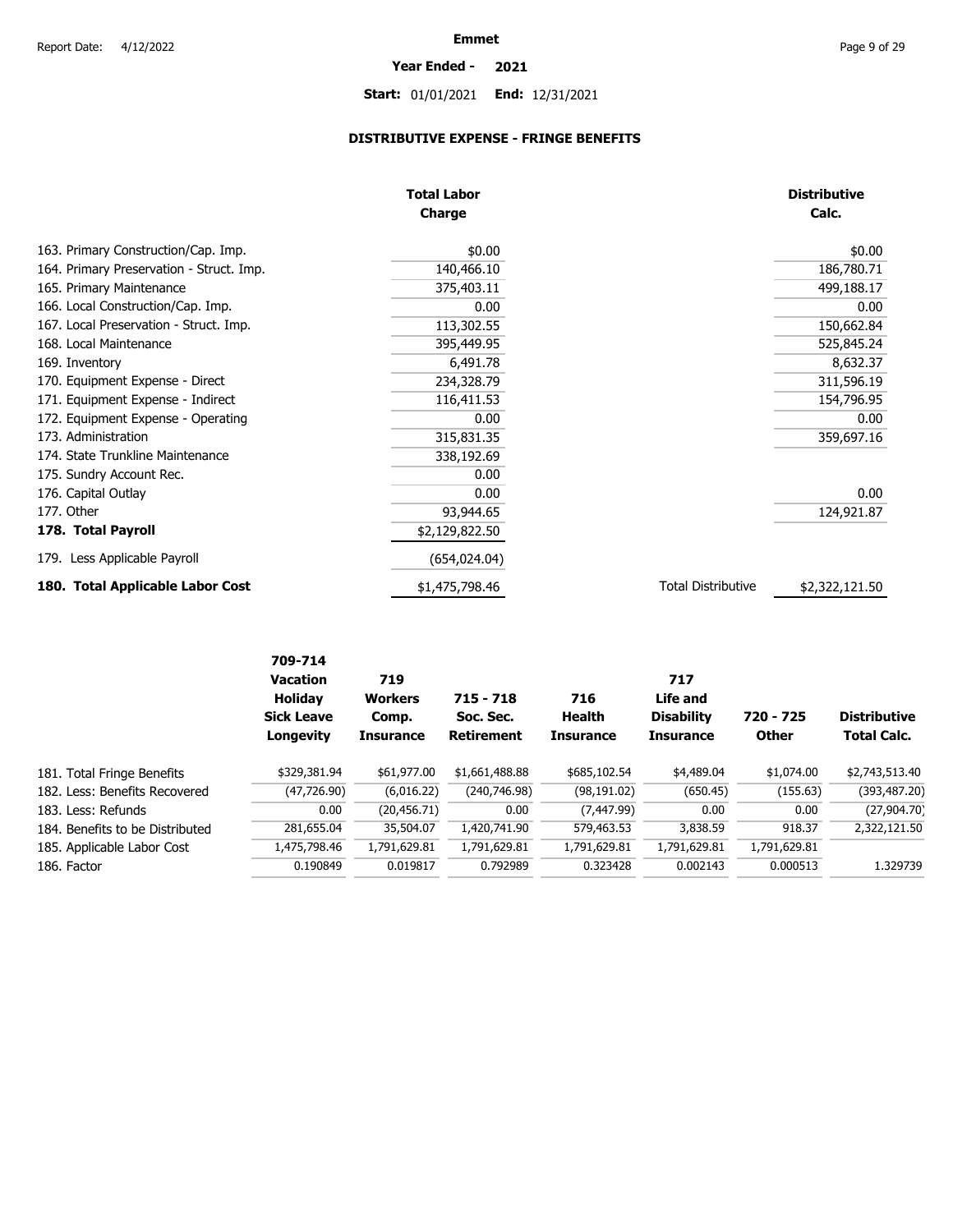**Year Ended - 2021**

**Start:** 01/01/2021 **End:** 12/31/2021

### **DISTRIBUTIVE EXPENSE - OVERHEAD**

**Account No. 705 - 957** 

|                                         | Cost of<br><b>Operations</b> | <b>Distributed</b><br><b>Total</b> |
|-----------------------------------------|------------------------------|------------------------------------|
| 187. Primary Construction/Cap. Imp.     | \$0.00                       | \$0.00                             |
| 188. Primary Preservation - Struct Imp. | 3,461,618.33                 | 87,089.93                          |
| 189. Primary Maintenance                | 1,884,259.67                 | 47,405.58                          |
| 190. Local Construction/Cap. Imp.       | 0.00                         | 0.00                               |
| 191. Local Preservation - Struct. Imp.  | 4,240,506.99                 | 106,685.82                         |
| 192. Local Maintenance                  | 2,131,628.55                 | 53,629.04                          |
| 193. Other                              | 0.00                         | 0.00                               |
| 194. TOTAL                              | \$11,718,013.54              | \$294,810.37                       |

|                                | 790               | 791              |               | 716              |               |              |
|--------------------------------|-------------------|------------------|---------------|------------------|---------------|--------------|
|                                | <b>Small</b>      | <b>Inventory</b> | 882           | Health           |               |              |
|                                | <b>Road Tools</b> | Adjustment       | Liability     | <b>Insurance</b> | <b>Other</b>  | Total        |
| 195. Expenses Distributed      | 11,653.29         | 6.816.84         | (18, 361.51)  | 0.00             | 294,701.75    | \$294,810.37 |
| 196. Applicable Operation Cost | 11,718,013.54     | 11,718,013.54    | 11,718,013.54 | 11,718,013.54    | 11,718,013.54 |              |
| 197. Factor                    | 0.000994          | 0.000582         | (0.001567)    | 0.000000         | 0.025149      | \$0.025158   |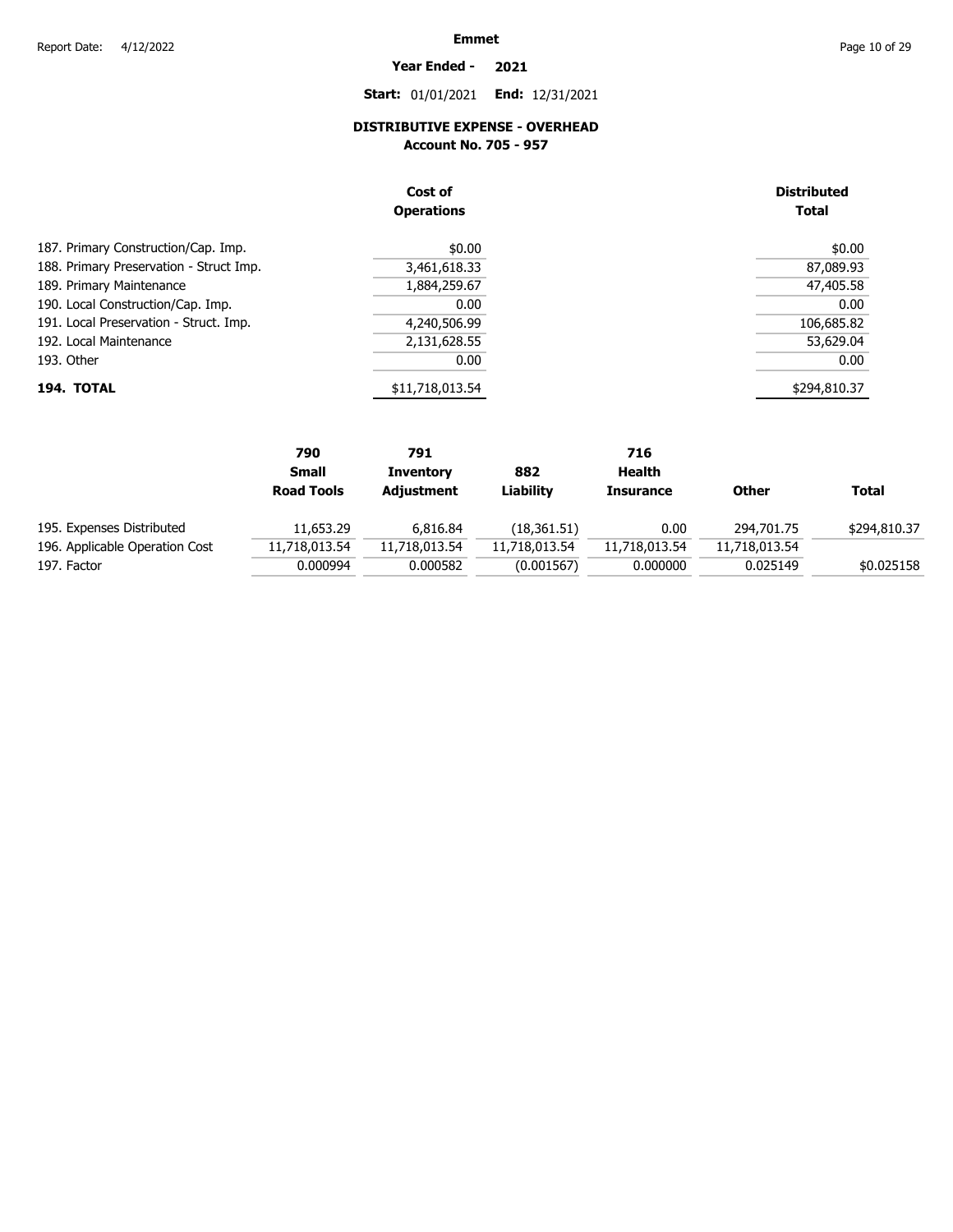### **Year Ended - 2021**

## **Start:** 01/01/2021 **End:** 12/31/2021

## **ANALYSIS OF CONSTRUCTION AND MAINTENANCE**

Optional for noncontract counties

|                            |                | <b>Performed by County</b> |                | <b>Performed by Contractor</b> |                | <b>Totals</b>  |  |
|----------------------------|----------------|----------------------------|----------------|--------------------------------|----------------|----------------|--|
|                            | <b>Primary</b> | Local                      | Primary        | Local                          | Primary        | Local          |  |
| 198. Constr/Cap. Imp.      | \$0.00         | \$0.00                     | \$0.00         | \$0.00                         | \$0.00         | \$0.00         |  |
| 199. Preser - Struct. Imp. | 544,938.70     | 446,026.20                 | 3,003,769.56   | 3,901,166.61                   | 3,548,708.26   | 4,347,192.81   |  |
| 200. Special Assessment    | 0.00           | 0.00                       | 0.00           | 0.00                           | 0.00           | 0.00           |  |
| 201. Maintenance           | 1,853,512.18   | 2,060,276.60               | 78,153.07      | 124,980.99                     | 1,931,665.25   | 2,185,257.59   |  |
| 202. Total                 | \$2,398,450.88 | \$2,506,302.80             | \$3,081,922.63 | \$4,026,147.60                 | \$5,480,373.51 | \$6,532,450.40 |  |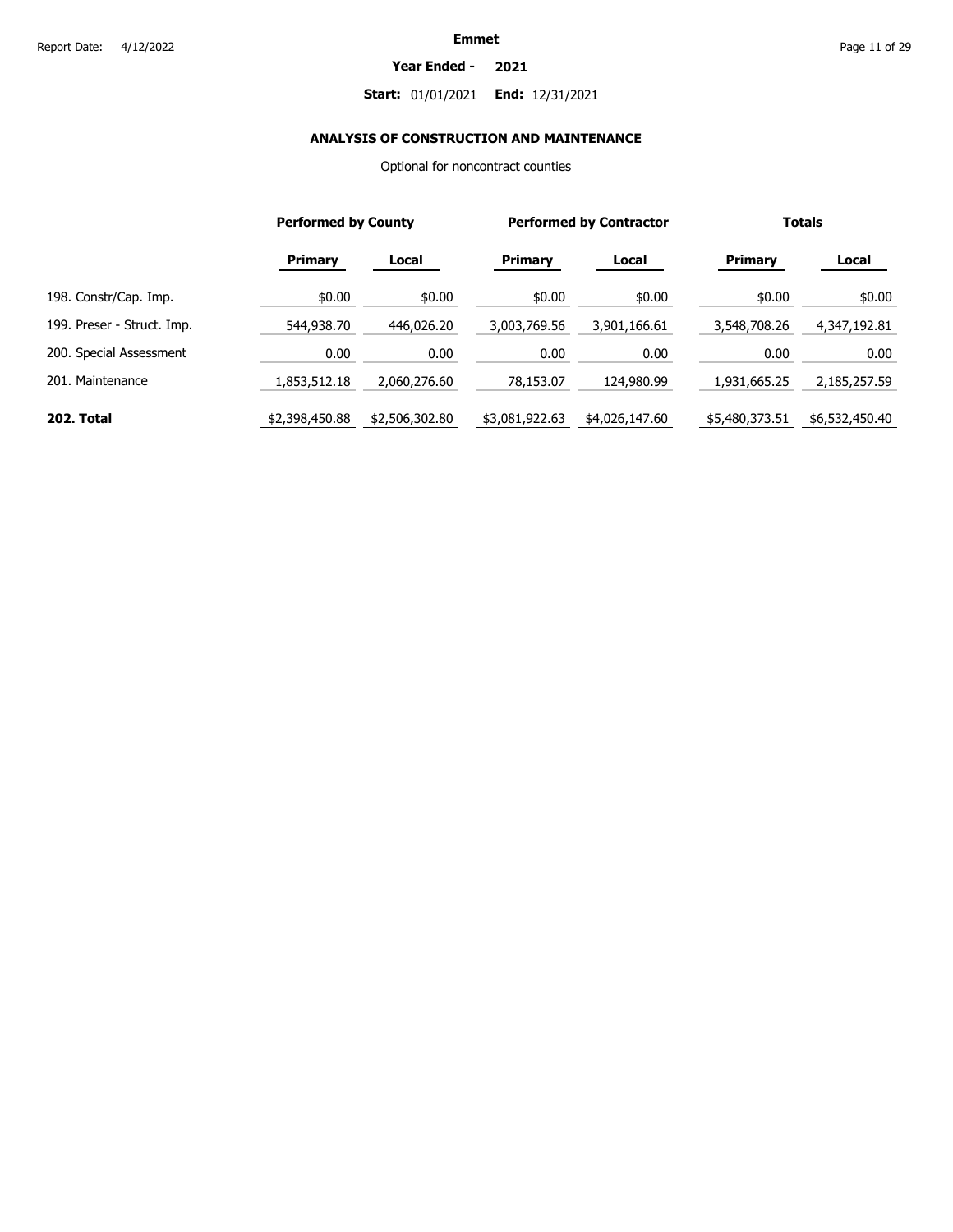### **Year Ended - 2021**

**Start:** 01/01/2021 **End:** 12/31/2021

## **ANALYSIS OF ACCOUNTS RECEIVABLE**

Optional for noncontract counties

|                                     | <b>Trunkline</b><br><b>Maintenance</b> | <b>MDOT</b><br><b>Other</b> |
|-------------------------------------|----------------------------------------|-----------------------------|
| 203. Labor                          | \$338,192.69                           | \$0.00                      |
| 204. Fringe Benefits                | 393,487.20                             | 0.00                        |
| 205. Equipment Rental               | 466,588.68                             | 0.00                        |
| 206. Materials                      | 95,614.07                              | 0.00                        |
| 207. Handling Charges               | 0.00                                   | 0.00                        |
| 208. Overhead                       | 149,791.40                             | 129,533.14                  |
| 209. Other                          | 100,947.20                             | 1,523,919.00                |
| 210. Total Charges for Current Year | \$1,544,621.24                         | \$1,653,452.14              |
| 211. Beginning Balance              | 187,591.07                             | 2,892.61                    |
| 212. Sub-Total                      | 1,732,212.31                           | 1,656,344.75                |
| 213. Less Credits                   | (1,484,483.79)                         | (1,653,874.20)              |
| 214. Ending Balance                 | \$247,728.52                           | \$2,470.55                  |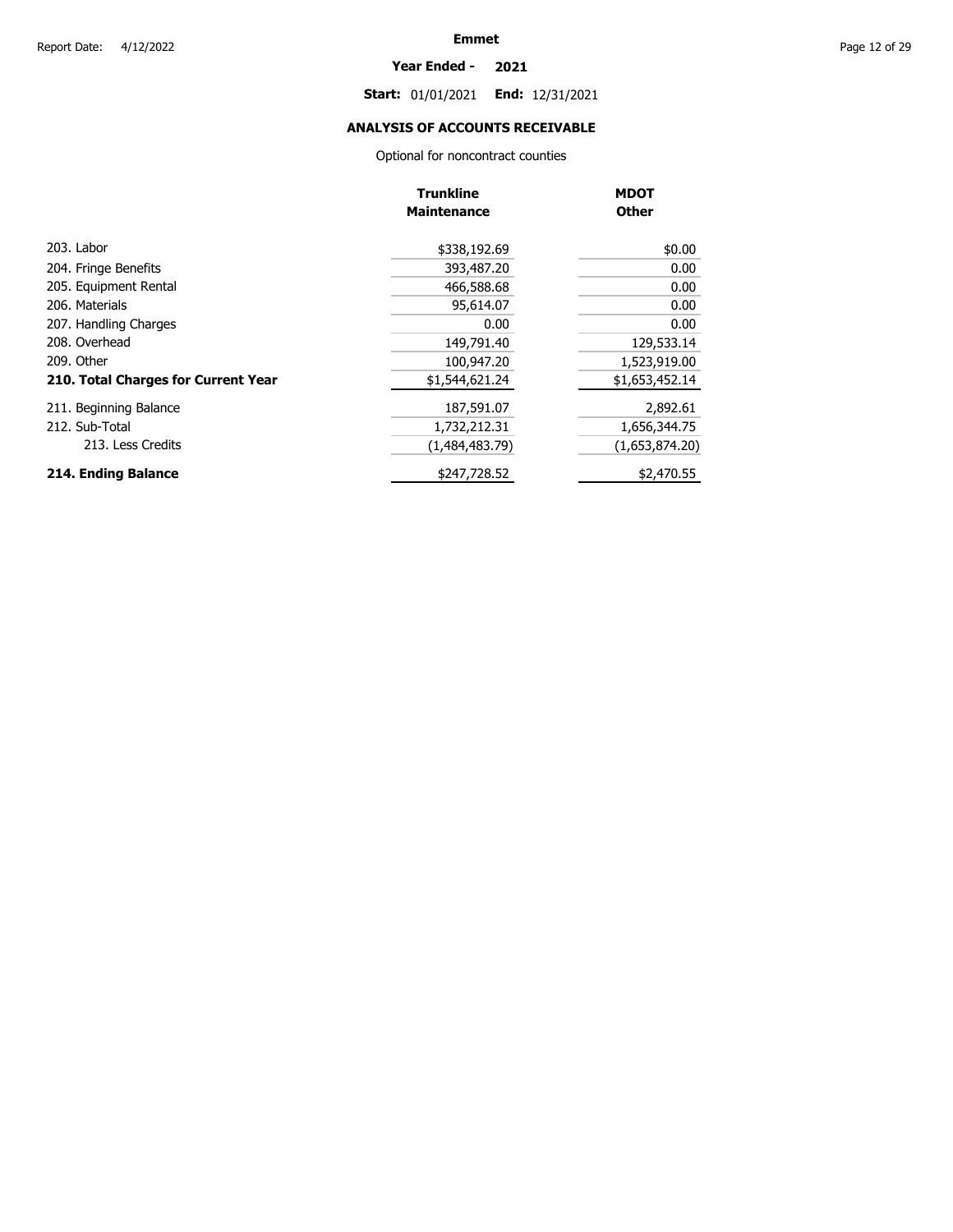### **Year Ended - 2021**

**Start:** 01/01/2021 **End:** 12/31/2021

## **SCHEDULE OF CAPITAL OUTLAY**

| 215. Land and Improvements (971 - 974)  | \$0.00       |
|-----------------------------------------|--------------|
| 216. Buildings (975)                    | 0.00         |
| 217. Equipment Road (976, 981)          | 499,928.71   |
| 218. Equipment Shop (977)               | 17,501.76    |
| 219. Equipment Engineers (978)          | 0.00         |
| 220. Equipment - Yard and Storage (979) | 0.00         |
| 221. Equipment Office (980)             | 0.00         |
| 222. Depletable Assets (987)            | 0.00         |
| 223. Total Capital Outlay:              | \$517,430.47 |
|                                         |              |

|                                           | <b>Primary</b>  | Local  | Countv           | Total          |
|-------------------------------------------|-----------------|--------|------------------|----------------|
| 224. Total Capital Outlay:                | 0.00            | 0.00   | 517,430.47       | 517,430.47     |
| 225. Less: Equipment Retirements 689      | 0.00            | 0.00   | 0.00             | 0.00           |
| 226. Sub-total                            | 0.00            | 0.00   | 517,430.47       | 517,430.47     |
| 227. Less: Depreciation and Depletion 968 | (56, 425.32)    | 0.00   | (836, 727.81)    | (893, 153.13)  |
| 228. Net Capital Outlay Expenditure       | $$$ (56,425.32) | \$0.00 | $$$ (319,297.34) | \$(375,722.66) |

### **DISTRIBUTION OF GAIN OR LOSS ON DISPOSAL OF ASSETS**

|                                               | Primary    | Local | County       | Total        |
|-----------------------------------------------|------------|-------|--------------|--------------|
| 229. Beginning Capital Asset Balance          |            |       |              |              |
| Prior Year's Report (Pq. 3)                   | 141,593.63 | 0.00  | 6,494,597.92 | 6,636,191.55 |
| 230. Percentage of Total                      | 2.13%      | 0.00% | 97.87 %      | 100.00 %     |
| 231. Gain or (loss) on disposal of assets 693 | 3,014.17   | 0.00  | 138,253.35   | 141,267.52   |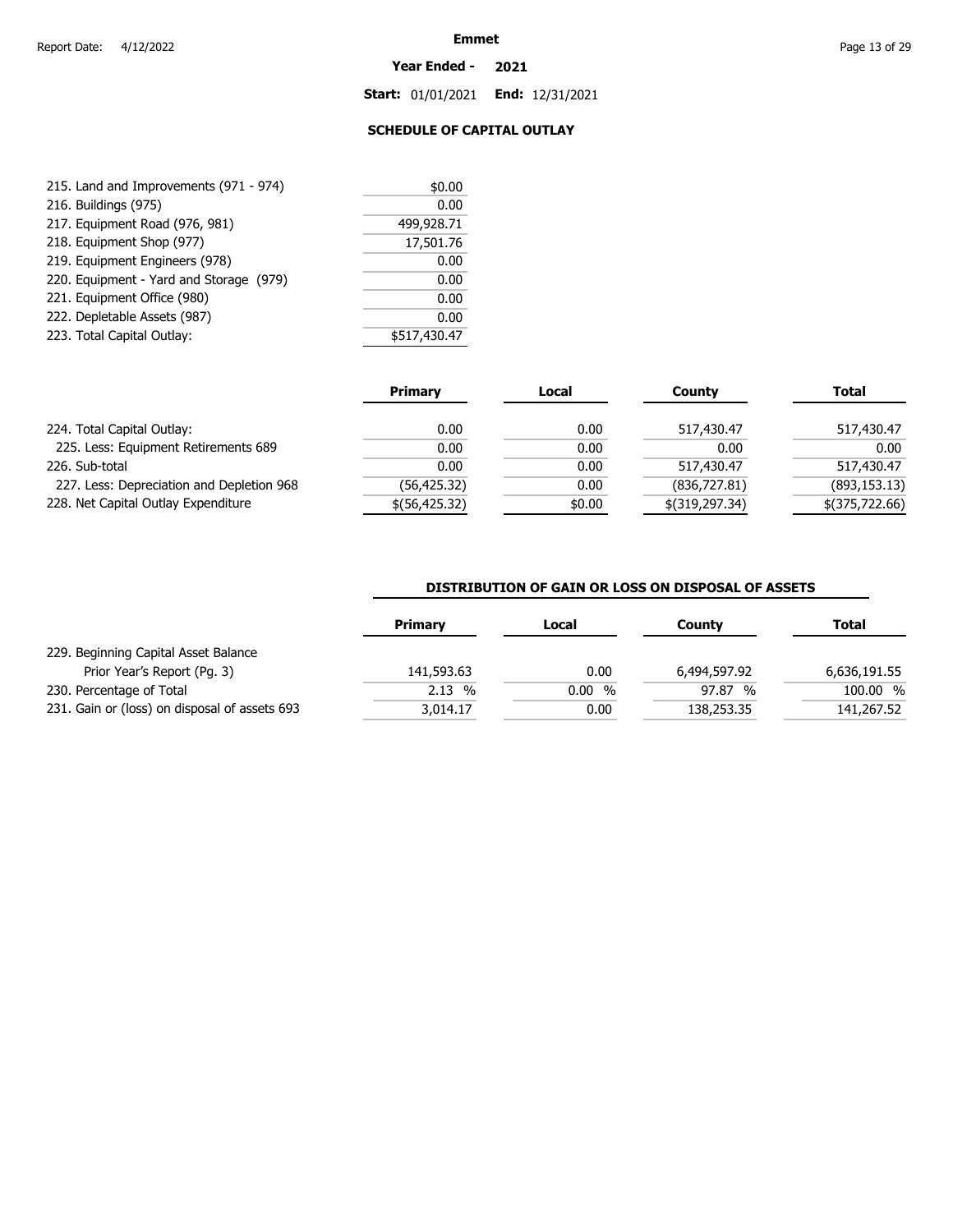### **Year Ended - 2021**

**Start:** 01/01/2021 **End:** 12/31/2021

# **PRESERVATION EXPENDITURES - 90% OF MTF RETURNS**

(For Compliance with Section 12(16) of Act 51)

|                                                           | <b>Primary</b><br><b>Road Fund</b> | Local<br><b>Road Fund</b> | <b>Total</b>   |
|-----------------------------------------------------------|------------------------------------|---------------------------|----------------|
| 232. Michigan Transportation Fund (MTF) Returns           |                                    |                           | \$7,283,256.57 |
| <b>DEDUCTIONS</b>                                         |                                    |                           |                |
| 233. Administrative Expense (from Page 6<br>Expenditures) |                                    |                           | 581,958.08     |
| 234. Total Capital Outlay (from Page 13)                  |                                    |                           | 517,430.47     |
| 235. Debt Principal Payment (from Page 6<br>Expenditures) |                                    |                           | 658,443.51     |
| 236. Interest Expense (from Page 6 Expenditures)          |                                    |                           | 81,811.31      |
| 236 a. Total Deductions                                   |                                    |                           | 1,839,643.37   |
| 236 b. Adjusted MTF Returns                               |                                    |                           | 5,443,613.20   |
| 237. Preser - Struct Imp (from Page 6 Expenditures)       | \$3,548,708.26                     | \$4,347,192.81            | 7,895,901.07   |
| 238. Routine Maintenance (from Page 6 Expenditures)       | 1,931,665.25                       | 2,185,257.59              | 4,116,922.84   |
| 239. Less Federal Aid for Preser - Struct Imp             | (157, 798.62)                      | 0.00                      | (157, 798.62)  |
| 240. TOTAL RD EXPENSE (Excluding Fed Aid)                 | 5,322,574.89                       | 6,532,450.40              | 11,855,025.29  |
| 241. 90% of Adjusted MTF Returns                          |                                    |                           | 4,899,251.88   |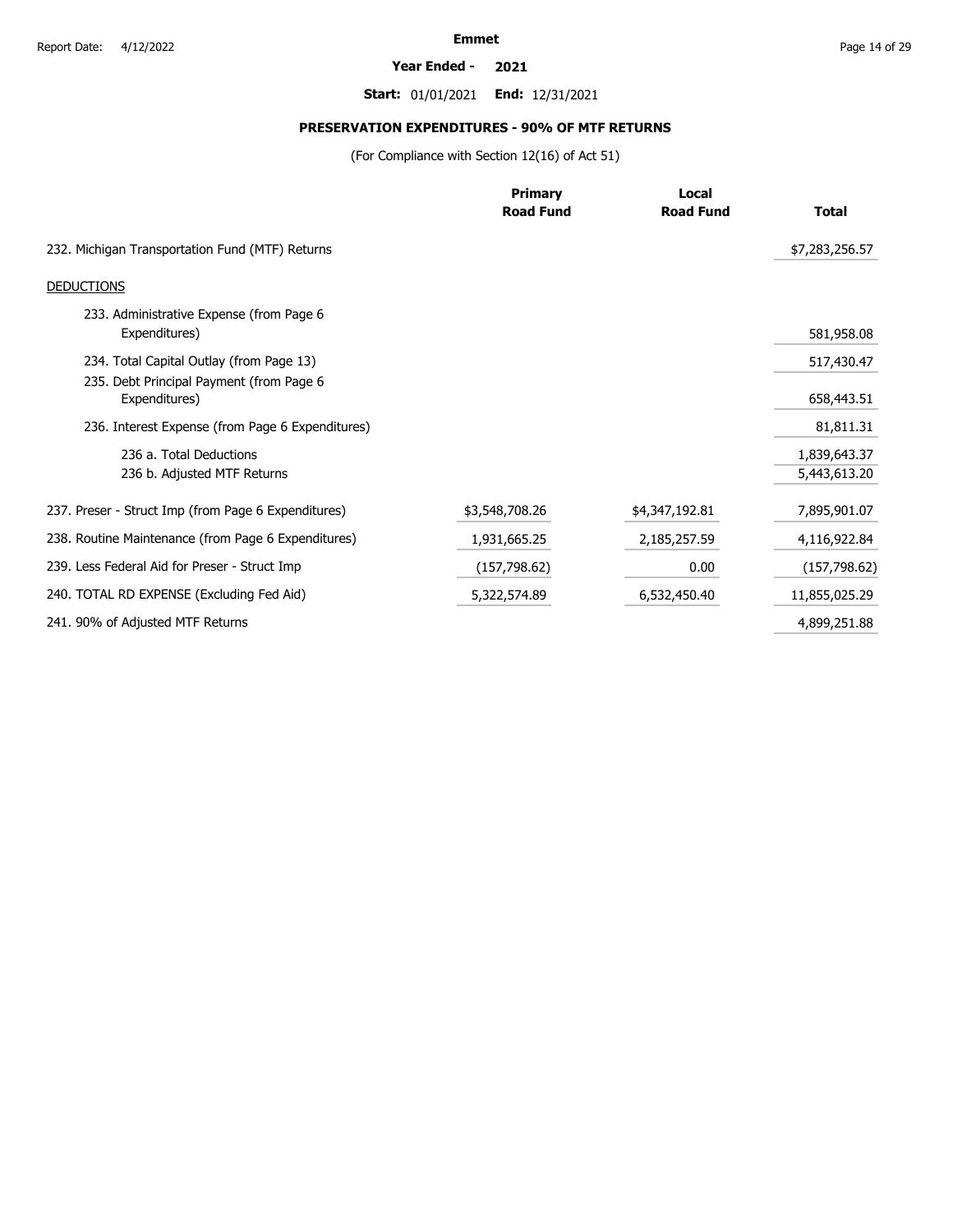**Year Ended - 2021**

### **Start:** 01/01/2021 **End:** 12/31/2021

### **TEN YEARS OF QUALIFIED EXPENDITURES FOR NON MOTORIZED IMPROVEMENTS**

(for Compliance with Section 10K of Act 51)

| <b>Fiscal Year</b> | 2012       | 2013         | 2014       | 2015       | 2016       |
|--------------------|------------|--------------|------------|------------|------------|
| Expenditures (\$)  | 413,643.00 | 1,516,174.79 | 90,991.63  | 344,806.29 | 124,761.19 |
| <b>Fiscal Year</b> | 2017       | 2018         | 2019       | 2020       | 2021       |
| Expenditures (\$)  | 293,521.38 | 231,737.76   | 351,778.06 | 568,045.89 | 791,933.13 |

#### **242. TOTAL** \$4,727,393.12

Total must equal or exceed 1% of your Fiscal Year MTF returns multiplied by 10

x .10 = 7,283,256.57 728,325.66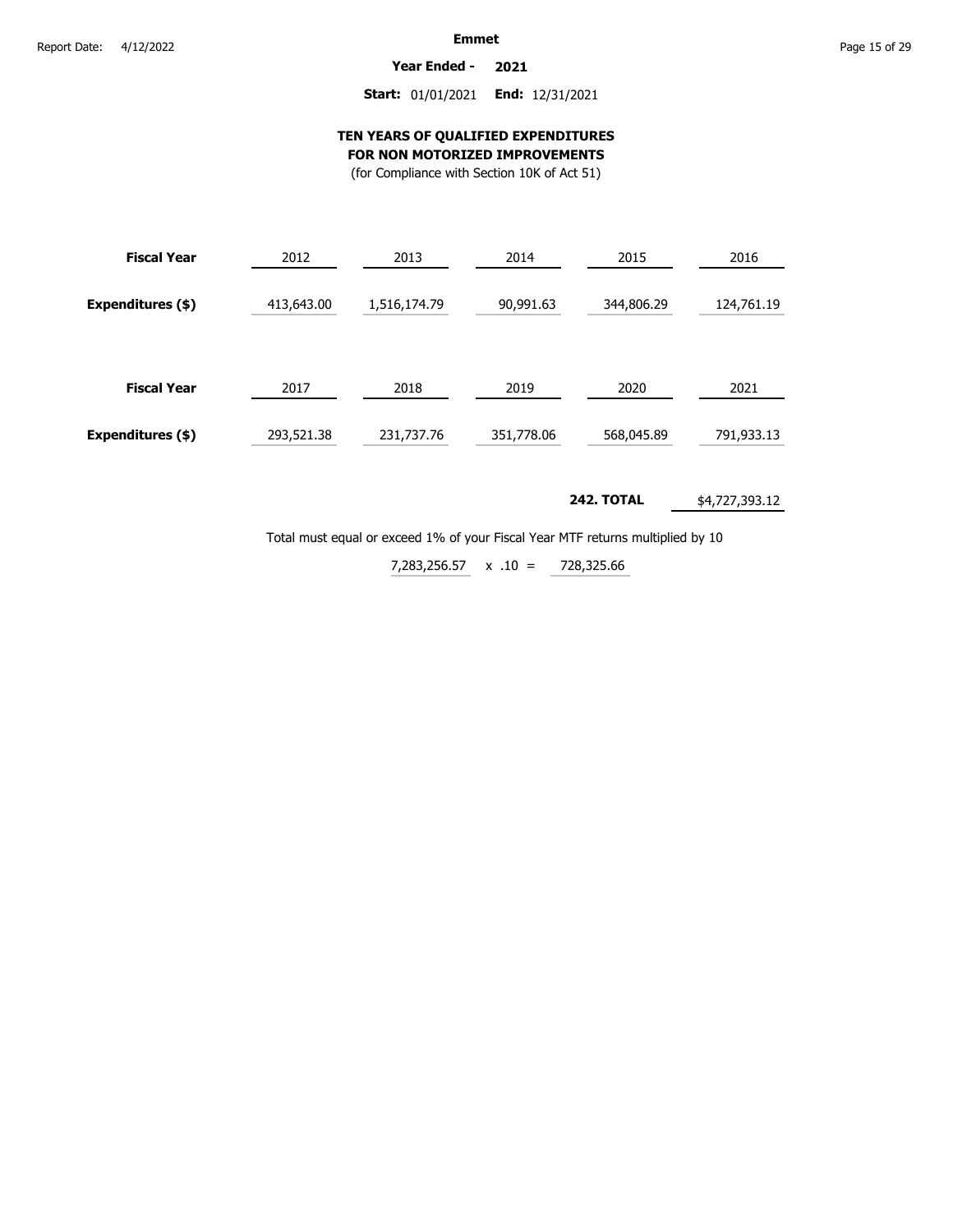### **Year Ended - 2021**

**Start:** 01/01/2021 **End:** 12/31/2021

## **INDIRECT EQUIPMENT AND STORAGE EXPENSE Activity 511**

| Account Number | <b>Account Name</b>                           | <b>Amount Recorded</b> |
|----------------|-----------------------------------------------|------------------------|
| 707            | Wages - Shop and Garage                       | \$159,907.83           |
| 712-724        | Fringe Benefits - Shop Employees              | 0.00                   |
| 721            | Drug Testing                                  | 5,647.43               |
| 728            | Office Supplies - Shop                        | 0.00                   |
| 731            | Janitor Supplies - Shop                       | 5,676.40               |
| 733            | <b>Welding Supplies</b>                       | 6,808.11               |
| 734            | Safety Supplies - Shop                        | 0.00                   |
| 736            | <b>Tire Shop Supplies</b>                     | 283.36                 |
| 737            | Shop Supplies                                 | 38,957.81              |
| 791            | Equipment Material/Parts Inventory Adjustment | 97.02                  |
| 801            | Contractual Services - Shop                   | 18,556.80              |
| 805            | <b>Health Services</b>                        | 0.00                   |
| 806            | Laundry Services                              | 4,635.01               |
| 807            | Data Processing - Shop                        | 0.00                   |
| 810            | Education Expense - Shop                      | 885.61                 |
| 850-859        | Communications - Shop                         | 3,418.95               |
| 861            | Travel and Mileage - Shop Employees           | 631.56                 |
| 862            | Freight Costs                                 | 0.00                   |
| 875            | Insurance - Shop Buildings                    | 14,109.70              |
| 876            | Insurance - Boiler and Machine                | 0.00                   |
| 878            | Insurance - Fleet                             | 66,655.00              |
| 883            | Insurance - Underground Tank                  | 1,814.25               |
| 921-923        | Utilities - Shop and Storage Buildings        | 53,870.73              |
| 931            | <b>Buildings Repairs and Maintenance</b>      | 146,051.02             |
| 932            | Yard and Storage Repairs and Maintenance      | 60,218.22              |
| 933            | Shop Equipment Repairs and Maintenance        | 5,517.10               |
| 934            | Office Equipment Repairs and Maintenance      | 0.00                   |
| 941            | Equipment Rental - Shop Pickup/Wrecker        | 0.00                   |
| 944-947        | Underground Storage Tank Expense              | 0.00                   |
| 956            | Safety Expense - Shop                         | 12,867.61              |
| 968            | Depreciation - Shop Building                  | 123,232.01             |
| 968            | Depreciation - Storage Building               | 8,371.32               |
| 968            | Depreciation - Shop Equipment                 | 5,175.17               |
| 968            | Depreciation - Stockroom Expense              | 0.00                   |
| 707            | Other:                                        | 34,575.08              |

**243. TOTAL** 

\$777,963.10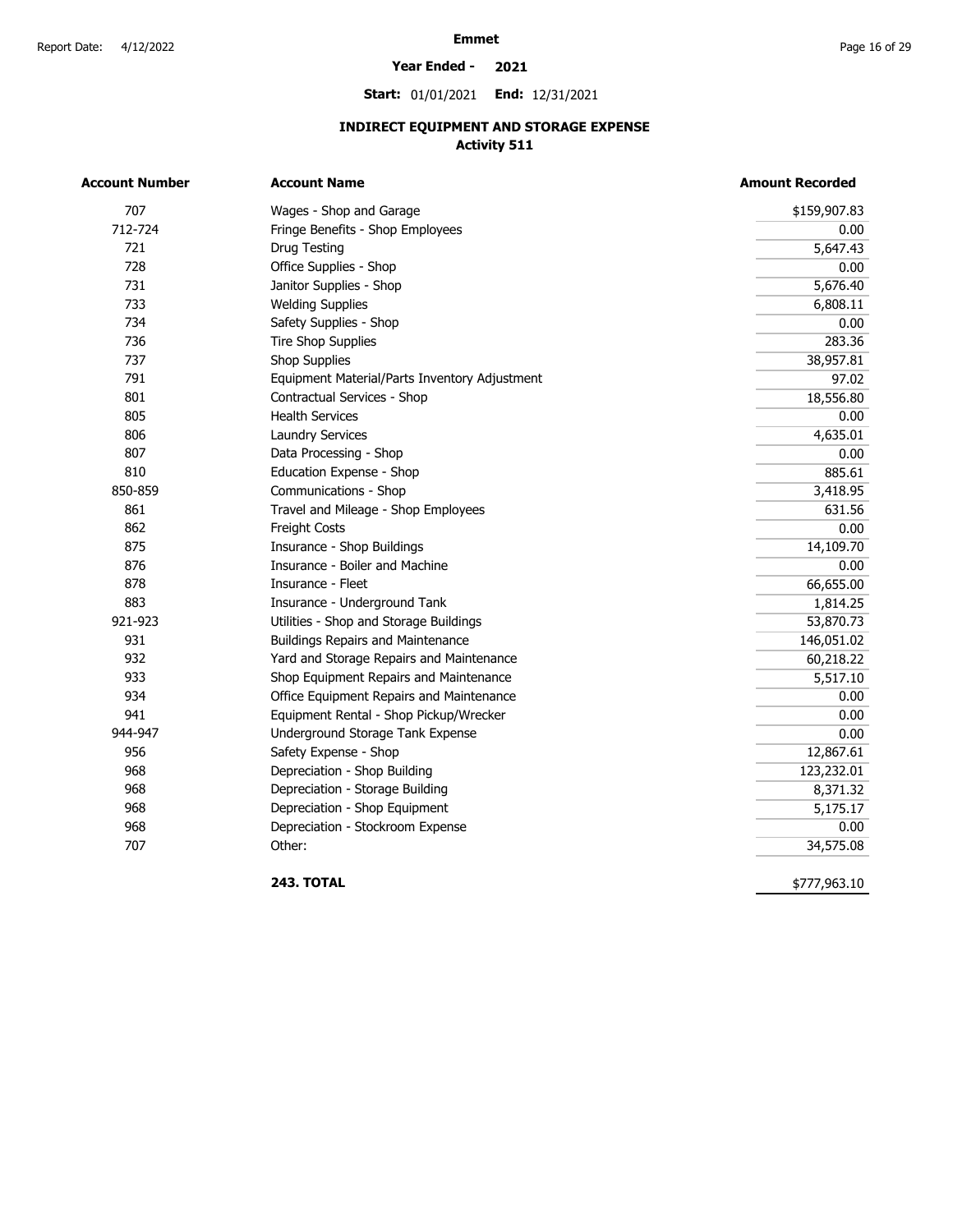### **Year Ended - 2021**

**Start:** 01/01/2021 **End:** 12/31/2021

## **ADMINISTRATIVE EXPENSE SCHEDULE AND ALLOCATION**

(for Compliance with Section 14(4) of Act 51)

| <b>Account Number</b> | <b>Account Name</b>                           | <b>Amount Recorded</b> |
|-----------------------|-----------------------------------------------|------------------------|
| 703-708               | Salaries and Wages                            | \$567,704.96           |
| 709-714               | Administrative Leave                          | 124,699.93             |
| 724                   | Fringe Benefits                               | 0.00                   |
| 727                   | Postage                                       | 1,431.75               |
| 728                   | <b>Office Supplies</b>                        | 8,750.95               |
| 730                   | Dues and Subscriptions                        | 26,627.54              |
| 801                   | <b>Contractual Services</b>                   | 3,638.14               |
| 803                   | <b>Legal Services</b>                         | 4,873.69               |
| 804                   | Auditing and Accounting Services              | 8,029.25               |
| 807                   | Data Processing                               | 21,533.10              |
| 810                   | Education                                     | 0.00                   |
| 850-853               | Communications                                | 1,270.51               |
| 861                   | Travel and Mileage                            | 13,423.74              |
| 862                   | Freight                                       | 0.00                   |
| 873                   | <b>Public Relations</b>                       | 135.90                 |
| 874                   | Advertising                                   | 2,450.55               |
| 875                   | Insurance - Building and Contents             | 2,687.56               |
| 876                   | Insurance - Boiler and Machinery              | 0.00                   |
| 877                   | Insurance - Bonds                             | 0.00                   |
| 880                   | Insurance - Umbrella                          | 0.00                   |
| 881                   | Insurance - Errors and Omissions              | 17,218.50              |
| 882                   | Insurance - General Liability                 | 0.00                   |
| 920-923               | <b>Utilities</b>                              | 6,187.68               |
| 931                   | <b>Building Repair/Maintenance</b>            | 26,816.67              |
| 934                   | Office Equipment Repair/Maintenance           | 0.00                   |
| 942                   | <b>Building Rental</b>                        | 0.00                   |
| 955-956               | Miscellaneous                                 | 112.99                 |
| 966-967               | Overhead                                      | 0.00                   |
| 968                   | Depreciation - Buildings                      | 7,336.03               |
| 968                   | Depreciation - Engineering Equipment          | 0.00                   |
| 968                   | Depreciation - Office Equipment and Furniture | 2,067.21               |
|                       | Other:                                        | 14,285.97              |
|                       | <b>244. TOTAL</b>                             | \$861,282.62           |

### **Less: Credits to Administrative Expense**

|     | 245. Net Administrative Expense                | \$581,958.08   |
|-----|------------------------------------------------|----------------|
|     | <b>Total Credits to Administrative Expense</b> | \$(279,324.54) |
|     | Other:                                         | 0.00           |
| 691 | Purchase Discounts                             | 0.00           |
| 629 | Overhead - State Trunkline Maintenance         | (279, 324.54)  |
| 646 | Handling Charges on Materials Sold             | 0.00           |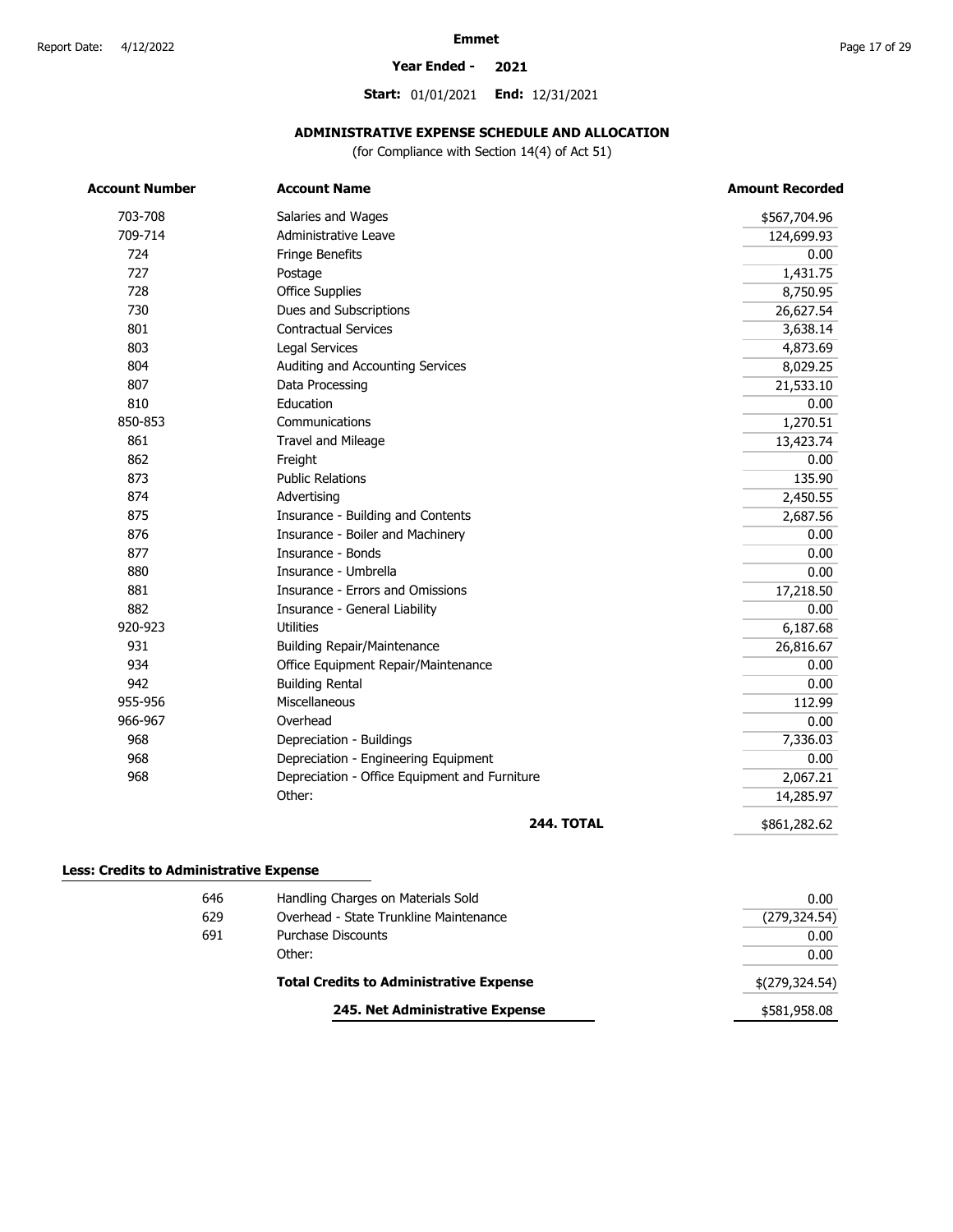### **Year Ended - 2021**

**Start:** 01/01/2021 **End:** 12/31/2021

### **Forest Road Report**

This information is required by Act 231, P.A. of 1987, as amended.

| <b>Road Name</b>  | Location |            | Amount Spent (\$) | <b>Project Type</b>   |
|-------------------|----------|------------|-------------------|-----------------------|
| None Used in 2021 | None     |            |                   | 0.00 ZeroDollarsSpent |
|                   |          | 246. Total | \$0.00            |                       |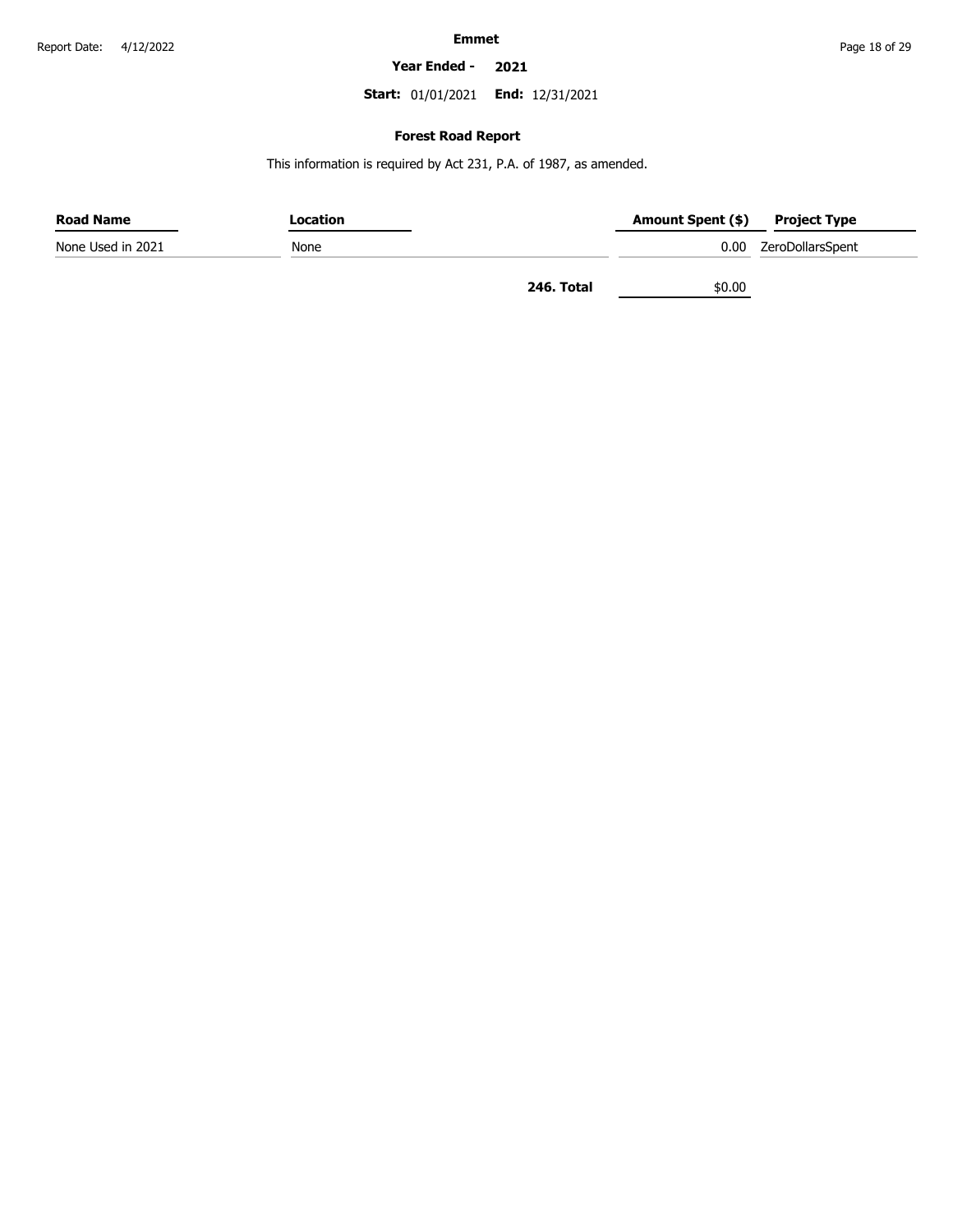### **Year Ended - 2021**

### **Start:** 01/01/2021 **End:** 12/31/2021

## **CONSTRUCTION / CAPACITY IMPROVEMENTS / STRUCTURAL IMPROVEMENTS Summary**

### **CONSTRUCTION / CAPACITY IMPROVEMENTS**

|                                      |            |     | Primary System            |              |       | Local System |              |
|--------------------------------------|------------|-----|---------------------------|--------------|-------|--------------|--------------|
| <b>ROADS</b>                         | *Unit      |     |                           | Expenditures | *Unit |              | Expenditures |
| 247. New Construction, New Location  | $0.00$ mi. |     | $\boldsymbol{\mathsf{x}}$ | \$0.00       | 0.00  | mi.          | \$0.00       |
| 248. Widening                        | 0.00       | mi. |                           | 0.00         | 0.00  | mi.          | 0.00         |
| <b>BRIDGES</b>                       |            |     |                           |              |       |              |              |
| 249. New Location                    | $0.00$ ea. |     |                           | 0.00         | 0.00  | ea.          | 0.00         |
| 250. TOTAL CONSTRUCTION/CAPACITY IMP |            |     |                           | \$0.00       |       |              | \$0.00       |

### **PRESERVATION - STRUCTURAL IMPROVEMENTS**

|                                             | Primary System |     | Local System |                |            |     |                |
|---------------------------------------------|----------------|-----|--------------|----------------|------------|-----|----------------|
| <b>ROADS</b>                                | *Unit          |     |              | Expenditures   | *Unit      |     | Expenditures   |
| 251. Reconstruction                         | 10.98          | mi. | $\mathsf{x}$ | \$927,891.65   | 4.27       | mi. | \$1,842,591.26 |
| 252. Resurfacing                            | 14.80          | mi. |              | 1,780,154.65   | 14.16 mi.  |     | 1,186,225.05   |
| 253. Gravel Surfacing                       | 0.00           | mi. |              | 0.00           | $0.51$ mi. |     | 13,719.99      |
| 254. Paving Gravel Roads                    | $0.00$ mi.     |     |              | 0.00           | $3.05$ mi. |     | 966,384.75     |
| SAFETY PROJECTS                             |                |     |              |                |            |     |                |
| 255. Intersection Improvements              | $0.00$ ea.     |     |              | 0.00           | $0.00$ ea. |     | 0.00           |
| 256. Railroad Crossing Improvements         | $0.00$ ea.     |     |              | 0.00           | $0.00$ ea. |     | 0.00           |
| 257. Other                                  | $0.00$ ea.     |     |              | 219,557.98     | $0.00$ ea. |     | 0.00           |
| <b>MISCELLANEOUS</b>                        |                |     |              |                |            |     |                |
| 258. Roadside Parks                         | $0.00$ ea.     |     |              | 0.00           | $0.00$ ea. |     | 0.00           |
| 259. Other                                  | 15.00 ea.      |     |              | 145,983.20     | $8.02$ ea. |     | 257,377.09     |
| 260. Subtotals                              |                |     |              | 3,073,587.48   |            |     | 4,266,298.14   |
| <b>BRIDGES</b>                              |                |     |              |                |            |     |                |
| 261. Replacement                            | $2.00$ ea.     |     |              | 475,120.78     | $3.00$ ea. |     | 80,894.67      |
| 262. Recondition or Repair                  | $0.00$ ea.     |     |              | 0.00           | $0.00$ ea. |     | 0.00           |
| 263. Replace with Culvert                   | $0.00$ ea.     |     |              | 0.00           | $0.00$ ea. |     | 0.00           |
| 264. Bridge Subtotals                       |                |     |              | 475,120.78     |            |     | 80,894.67      |
| <b>265. TOTAL PRESERVATION - STRUCT IMP</b> |                |     |              | \$3,548,708.26 |            |     | \$4,347,192.81 |

\*All Units are to be reported in the Fiscal Year that the project is opened for use.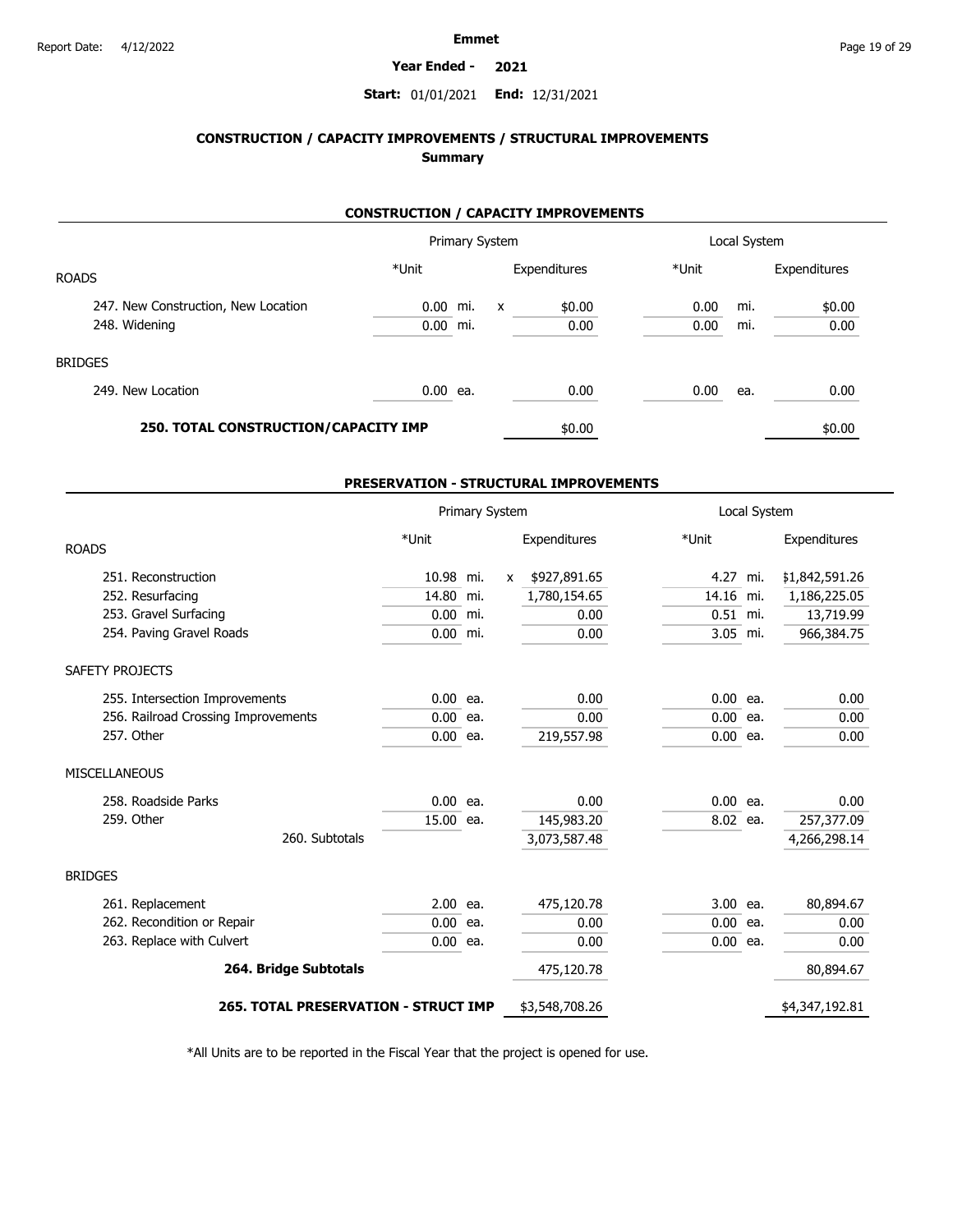### **Year Ended - 2021**

## **Start:** 01/01/2021 **End:** 12/31/2021

### **SCHEDULE OF TOWNSHIP MILEAGE AND POPULATION**

|                                | <b>Local Roads</b>                                |                                                   |                                            |                                                     | <b>Primary Roads</b>                         |                                            |                                                              |                                            |
|--------------------------------|---------------------------------------------------|---------------------------------------------------|--------------------------------------------|-----------------------------------------------------|----------------------------------------------|--------------------------------------------|--------------------------------------------------------------|--------------------------------------------|
|                                |                                                   | Miles Outside<br><b>Municipalities</b>            |                                            |                                                     | Miles Outside<br><b>Municipalities</b>       |                                            |                                                              |                                            |
| <b>Township</b>                | <b>Total</b><br><b>Local</b><br>(m <sub>i</sub> ) | <b>Local</b><br><b>Urban</b><br>(m <sub>i</sub> ) | <b>Funds</b><br><b>Received</b><br>$($ \$) | <b>Total</b><br><b>Primary</b><br>(m <sub>i</sub> ) | Primary<br><b>Urban</b><br>(m <sub>i</sub> ) | <b>Funds</b><br><b>Received</b><br>$($ \$) | <b>Population</b><br><b>Outside</b><br><b>Municipalities</b> | <b>Funds</b><br><b>Received</b><br>$($ \$) |
| Bear Creek                     | 72.67                                             | 18.20                                             | 269,528.09                                 | 21.09                                               | 11.76                                        | 244,951.56                                 | 6,542                                                        | 136,466.12                                 |
| <b>Bliss</b>                   | 29.74                                             | 0.00                                              | 90,617.78                                  | 26.99                                               | 0.00                                         | 74,816.28                                  | 568                                                          | 11,848.48                                  |
| Carp Lake                      | 35.50                                             | 0.00                                              | 108,168.50                                 | 13.51                                               | 0.00                                         | 37,449.72                                  | 748                                                          | 15,603.28                                  |
| Center                         | 32.15                                             | 0.00                                              | 97,961.05                                  | 24.64                                               | 0.00                                         | 68,302.08                                  | 525                                                          | 10,951.50                                  |
| Cross Village                  | 18.69                                             | 0.00                                              | 56,948.43                                  | 8.66                                                | 0.00                                         | 24,005.52                                  | 240                                                          | 5,006.40                                   |
| Friendship                     | 36.71                                             | 0.00                                              | 111,855.37                                 | 11.39                                               | 0.00                                         | 31,573.08                                  | 954                                                          | 19,900.44                                  |
| Little Traverse                | 32.93                                             | 0.77                                              | 102,372.82                                 | 18.37                                               | 0.14                                         | 53,141.76                                  | 2,657                                                        | 55,425.02                                  |
| Littlefield                    | 36.86                                             | 0.00                                              | 112,312.42                                 | 10.79                                               | 0.00                                         | 29,909.88                                  | 3,200                                                        | 66,752.00                                  |
| Maple River                    | 54.24                                             | 0.00                                              | 165,269.29                                 | 5.96                                                | 0.00                                         | 16,521.12                                  | 1,295                                                        | 27,013.70                                  |
| <b>McKinley</b>                | 31.60                                             | 0.00                                              | 96,285.20                                  | 13.23                                               | 0.00                                         | 36,673.56                                  | 1,294                                                        | 26,992.84                                  |
| Pleasantview                   | 37.52                                             | 0.00                                              | 114,323.44                                 | 18.94                                               | 0.00                                         | 52,501.68                                  | 918                                                          | 19,149.48                                  |
| Readmond                       | 39.48                                             | 0.00                                              | 120,295.56                                 | 16.32                                               | 0.00                                         | 45,239.04                                  | 560                                                          | 11,681.60                                  |
| Resort                         | 43.23                                             | 8.42                                              | 153,975.87                                 | 9.63                                                | 0.85                                         | 40,173.66                                  | 2,835                                                        | 59,138.10                                  |
| Springvale                     | 55.27                                             | 0.00                                              | 168,407.69                                 | 28.83                                               | 0.00                                         | 79,916.76                                  | 2,146                                                        | 44,765.56                                  |
| Wawatam                        | 11.03                                             | 0.00                                              | 33,608.41                                  | 10.68                                               | 0.00                                         | 29,604.96                                  | 711                                                          | 14,831.46                                  |
| <b>West Traverse</b>           | 18.70                                             | 0.00                                              | 56,978.90                                  | 8.13                                                | 0.00                                         | 22,536.36                                  | 1,768                                                        | 36,880.48                                  |
| 266. Totals                    | 586.32                                            | 27.39                                             | \$1,858,908.82                             | 247.16                                              | 12.75                                        | \$887,317.02                               | 26,961                                                       | \$562,406.46                               |
| Local Road Rate Per Mile       |                                                   |                                                   | 3047                                       | Primary Road Rate Per Mile                          |                                              | 2772                                       |                                                              |                                            |
| Local Urban Road Rate Per Mile |                                                   |                                                   | 2643                                       | Primary Urban Road Rate Per Mile                    |                                              | 15858                                      |                                                              |                                            |
| Population Rate Per Capita     |                                                   |                                                   | 20.86                                      |                                                     |                                              |                                            |                                                              |                                            |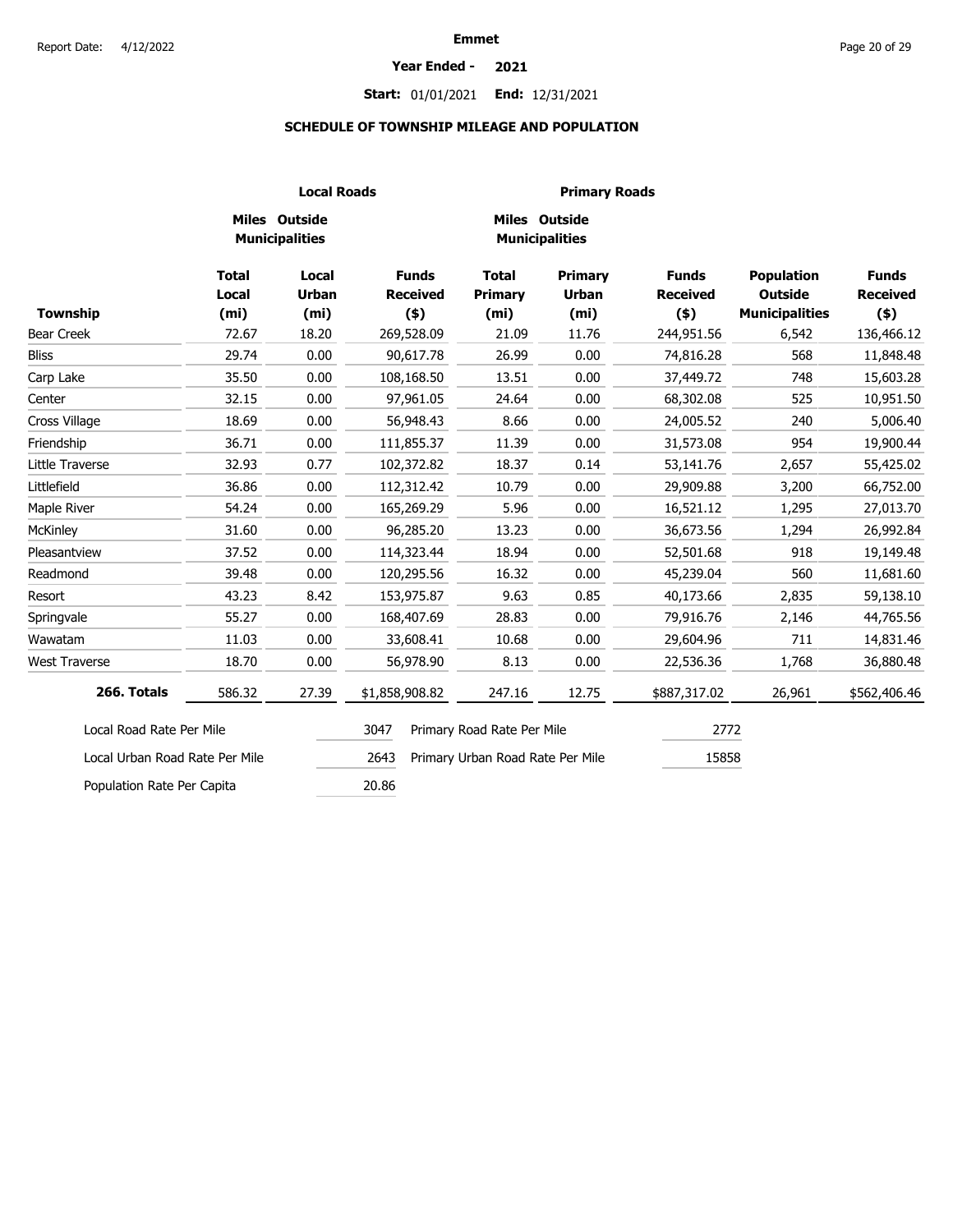#### **Year Ended - 2021**

**Start:** 01/01/2021 **End:** 12/31/2021

### **SCHEDULE OF TOWNSHIP EXPENDITURES AND CONTRIBUTIONS Expenditures**

|                      | Construction/                | <b>Preservation -</b>             |                |                                        |
|----------------------|------------------------------|-----------------------------------|----------------|----------------------------------------|
| Township             | Capacity<br>Improvement (\$) | <b>Struct</b><br>Improvement (\$) | Total (\$)     | <b>Township</b><br>Contributions* (\$) |
| Bear Creek           | 0.00                         | 1,131,293.52                      | 1,131,293.52   | 877,687.71                             |
| <b>Bliss</b>         | 0.00                         | 75,601.30                         | 75,601.30      | 24,272.71                              |
| Carp Lake            | 0.00                         | 28,181.81                         | 28,181.81      | 39,430.76                              |
| Center               | 0.00                         | 91,451.47                         | 91,451.47      | 48,491.12                              |
| Cross Village        |                              |                                   |                |                                        |
| Friendship           | 0.00                         | 157,383.84                        | 157,383.84     | 137,999.84                             |
| Little Traverse      | 0.00                         | 259,179.98                        | 259,179.98     | 248,933.27                             |
| Littlefield          | 0.00                         | 378,815.86                        | 378,815.86     | 296,031.20                             |
| Maple River          | 0.00                         | 127,007.65                        | 127,007.65     | 93,851.66                              |
| McKinley             | 0.00                         | 15,110.60                         | 15,110.60      | 10,000.00                              |
| Pleasantview         | 0.00                         | 330,553.86                        | 330,553.86     | 254,916.72                             |
| Readmond             | 0.00                         | 178,671.68                        | 178,671.68     | 135,070.46                             |
| Resort               | 0.00                         | 915,986.43                        | 915,986.43     | 849,751.37                             |
| Springvale           | 0.00                         | 429,737.44                        | 429,737.44     | 371,529.34                             |
| Wawatam              | 0.00                         | 3,483.90                          | 3,483.90       | 91,698.00                              |
| <b>West Traverse</b> | 0.00                         | 143,838.80                        | 143,838.80     | 290,870.47                             |
| 267. Totals          | \$0.00                       | \$4,266,298.14                    | \$4,266,298.14 | \$3,770,534.63                         |

\*The Township Contributions Totals and the Funds expended for Construction and Preservation amount may not balance. The Township Contributions list all funds contributed by each township and will balance back to the amount reported on the Statement of Revenues, Line 74, Township Contributions.

The total funds expended are for Construction and Preservation only. They do not contain funds expended for Routine Preventative Maintenance.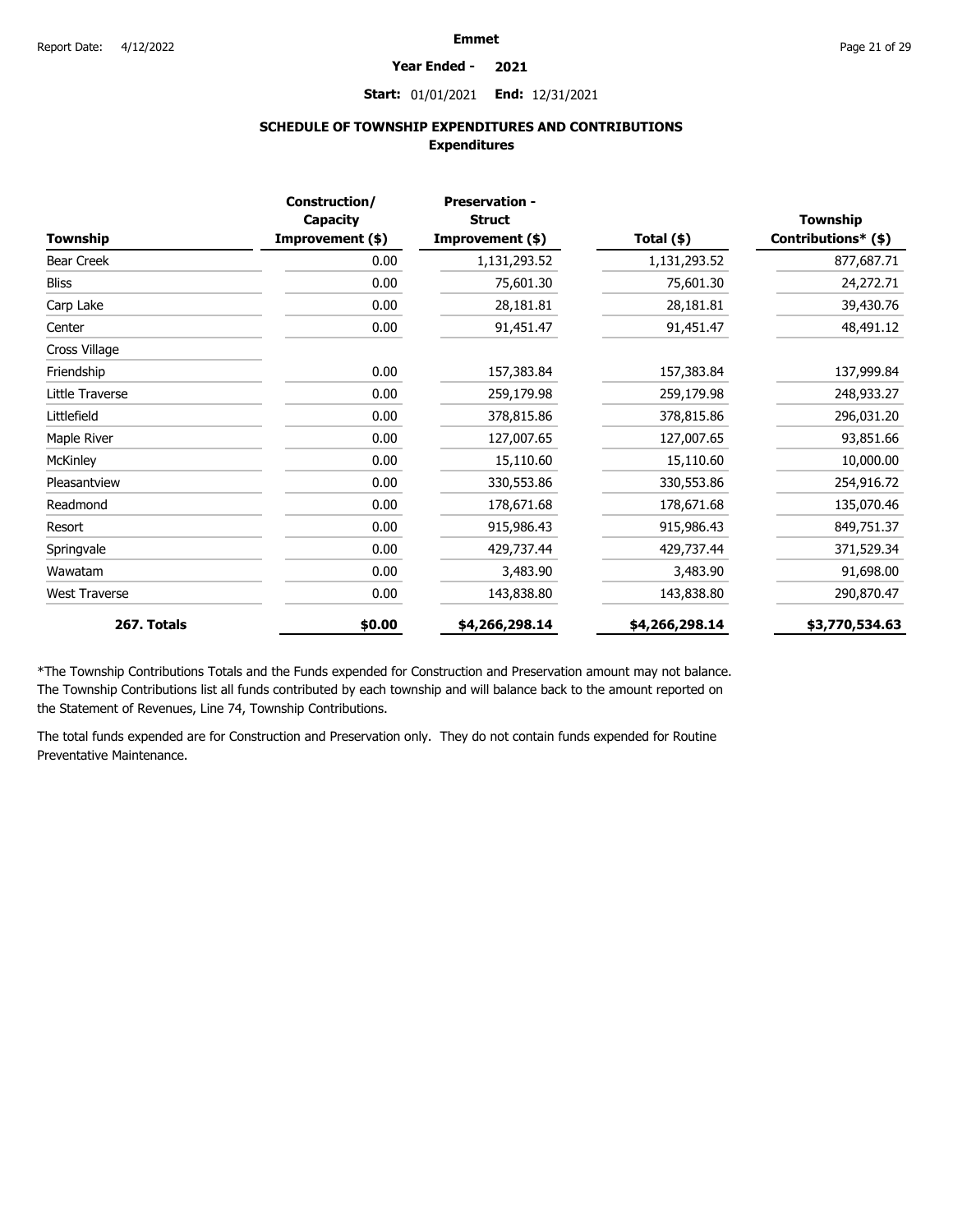**Year Ended - 2021**

**Start:** 01/01/2021 **End:** 12/31/2021

### **ASSET MANAGEMENT**

### **Projects Completed During the County Fiscal Year**

**Work Type:** Asphalt Wedge and Cap 2 inch

| Project ID/Name | <b>Total Project Cost</b> | Date Open to Traffic | <b>Pavement Type</b> |
|-----------------|---------------------------|----------------------|----------------------|
| 4105            | .063.762.72               | 05/19/2021           | Asphalt              |

#### **Work Type:** Asphalt Wedging over 1.5" >

| Project ID/Name | <b>Total Project Cost</b> | <b>Date Open to Traffic</b> | <b>Pavement Type</b> |
|-----------------|---------------------------|-----------------------------|----------------------|
| 4111            | 33,291.87                 | 09/28/2021                  | Asphalt              |
| 4113            | 222.748.26                | 10/05/2021                  | Asphalt              |
| 4115            | 118,849.58                | 09/30/2021                  | Asphalt              |
| 4116            | 82,867.48                 | 09/30/2021                  | Asphalt              |
| I57             | 114,180.12                | 09/22/2021                  | Asphalt              |
| K27             | 91,451.33                 | 09/27/2021                  | Asphalt              |
| N <sub>23</sub> | 75.601.16                 | 10/06/2021                  | Asphalt              |
| P36             | 24,082.77                 | 09/28/2021                  | Asphalt              |

**Work Type:** Bituminous overlays of 1.5 inches or less

| Project ID/Name | <b>Total Project Cost</b> | Date Open to Traffic | <b>Pavement Type</b> |
|-----------------|---------------------------|----------------------|----------------------|
| E98             | 229,859.29                | 07/22/2021           | Asphalt              |
| E99             | 29.590.79                 | 07/22/2021           | Asphalt              |
| G40             | 51,433.02                 | 05/28/2021           | Asphalt              |
| G41             | 105.950.95                | 05/28/2021           | Asphalt              |

#### **Work Type:** Cold-In-Place Recycle & Resurf

| Project ID/Name | <b>Total Project Cost</b> | Date Open to Traffic | <b>Pavement Type</b> |
|-----------------|---------------------------|----------------------|----------------------|
| 4100            | 807.688.29                | 07/08/2021           | Asphalt              |

**Work Type:** Crush, Added Gravel Base, Shape, & HMA Surf.

| Project ID/Name | <b>Total Project Cost</b> | Date Open to Traffic | <b>Pavement Type</b> |
|-----------------|---------------------------|----------------------|----------------------|
| A107            | 429.737.65                | 09/03/2021           | Asphalt              |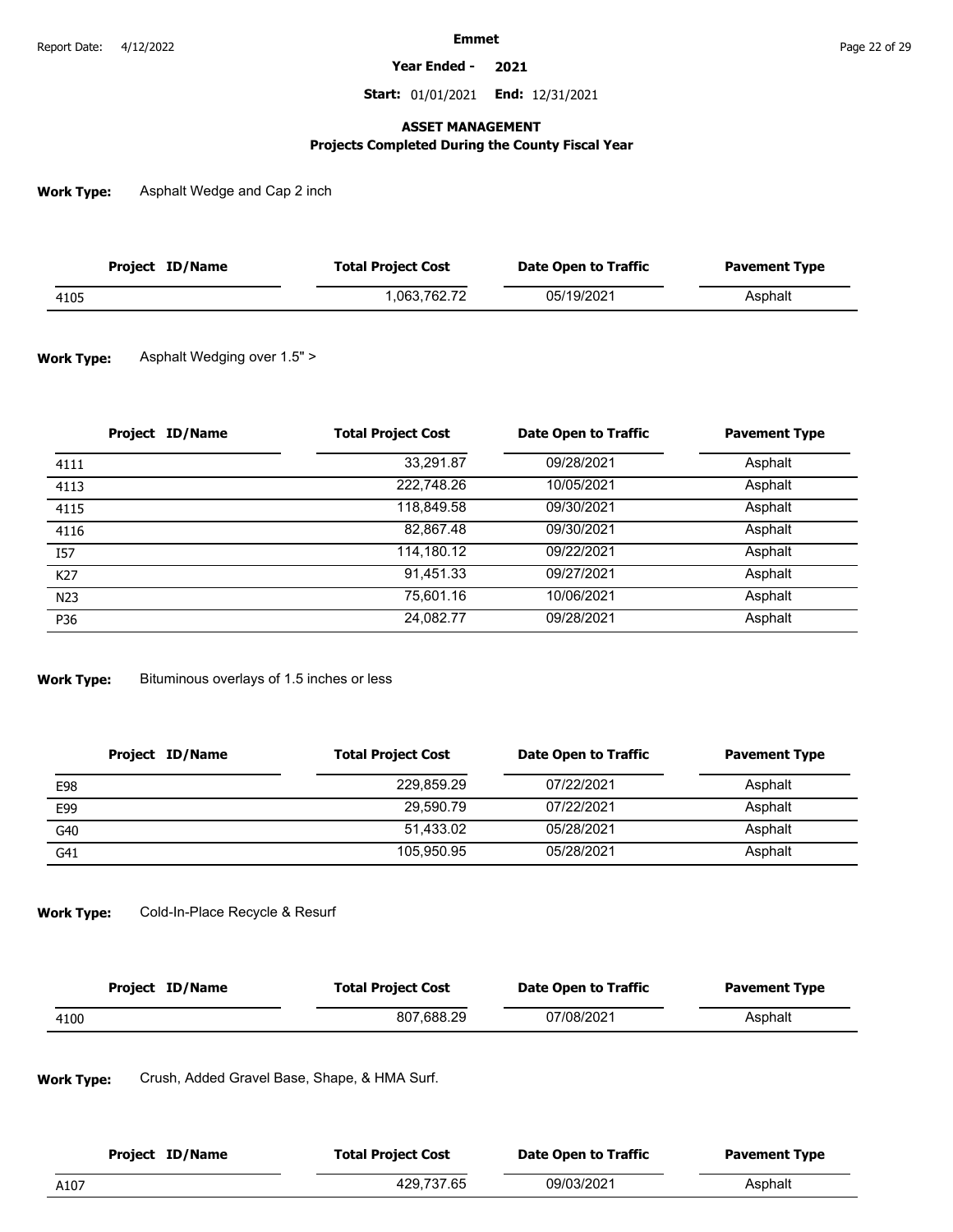| Report Date: | 4/12/2022 | <b>Emmet</b>             | Page 23 of 29            |         |
|--------------|-----------|--------------------------|--------------------------|---------|
|              |           | Year Ended -             | 2021                     |         |
|              |           | <b>Start: 01/01/2021</b> | <b>End:</b> $12/31/2021$ |         |
| <b>B131</b>  |           | 140,703.19               | 05/26/2021               | Asphalt |
| <b>B132</b>  |           | 267,871.35               | 08/17/2021               | Asphalt |
| 4117         |           | 12.827.75                | 11/11/2021               | Asphalt |
| 499          |           | 98,452.87                | 11/11/2021               | Asphalt |

#### **Work Type:** Drn Correct, Culv Repl

| <b>Project ID/Name</b> | <b>Total Project Cost</b> | <b>Date Open to Traffic</b> | <b>Pavement Type</b> |
|------------------------|---------------------------|-----------------------------|----------------------|
| 2183                   | 45,666.40                 | 10/06/2021                  | Asphalt              |
| 2184                   | 54.415.69                 | 09/01/2021                  | Asphalt              |
| 4109                   | 49.790.56                 | 05/31/2021                  | Asphalt              |
| <b>B127</b>            | 203.258.91                | 10/31/2021                  | Asphalt              |
| J41                    | 15.110.56                 | 09/30/2021                  | Gravel               |
| 2182                   | 17,008.90                 | 05/31/2021                  | Asphalt              |

**Work Type:** Gravel Resurface

| Project ID/Name | <b>Total Project Cost</b> | <b>Date Open to Traffic</b> | <b>Pavement Type</b> |
|-----------------|---------------------------|-----------------------------|----------------------|
| H72             | 88.292.88                 | 06/01/2021                  | Gravel               |

**Work Type:** HMA Overlay 2" or greater

| Project ID/Name | <b>Total Project Cost</b> | Date Open to Traffic | <b>Pavement Type</b> |
|-----------------|---------------------------|----------------------|----------------------|
| 2181            | 204.790.50                | 05/28/2021           | Asphalt              |

**Work Type:** New material layer over prepared aggregate surface

| Project ID/Name | <b>Total Project Cost</b> | Date Open to Traffic | <b>Pavement Type</b> |
|-----------------|---------------------------|----------------------|----------------------|
| D97             | 378.815.92                | 06/16/2021           | Asphalt              |

#### **Work Type:** Paving Gravel

| Project ID/Name | <b>Total Project Cost</b> | Date Open to Traffic | <b>Pavement Type</b> |
|-----------------|---------------------------|----------------------|----------------------|
| <b>B128</b>     | 240.366.90                | 07/27/2021           | Asphalt              |
| H73             | 78.502.23                 | 06/21/2021           | Asphalt              |
| H74             | 103.659.80                | 05/20/2021           | Asphalt              |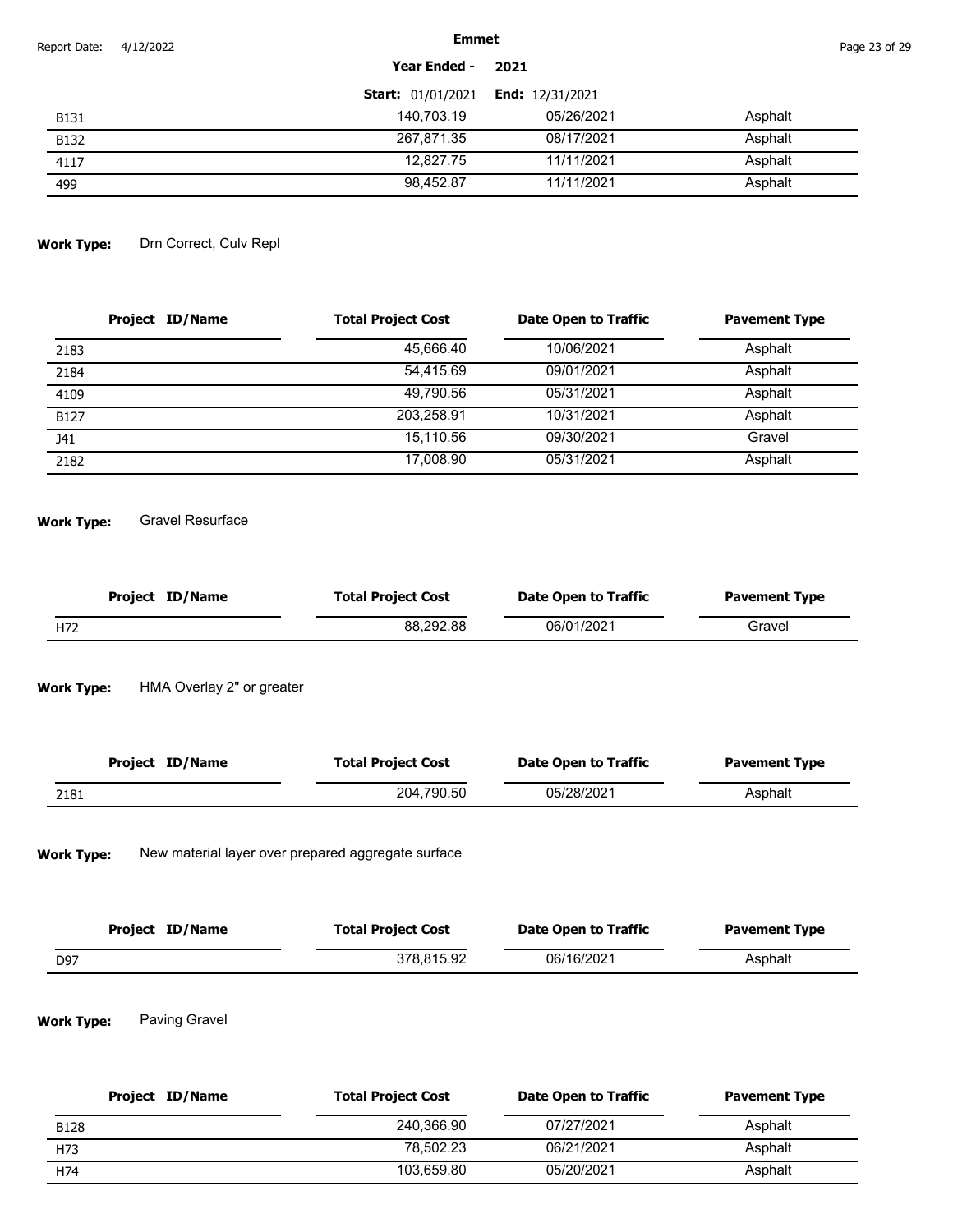| Report Date: 4/12/2022 | <b>Emmet</b>                             |            |         | Page 24 of 29 |
|------------------------|------------------------------------------|------------|---------|---------------|
|                        | Year Ended - 2021                        |            |         |               |
|                        | <b>Start: 01/01/2021 End: 12/31/2021</b> |            |         |               |
| L33                    | 164.951.63                               | 11/03/2021 | Asphalt |               |

#### **Work Type:** Reconstruction

| Project ID/Name | <b>Total Project Cost</b> | Date Open to Traffic | <b>Pavement Type</b> |
|-----------------|---------------------------|----------------------|----------------------|
| C148            | 915.986.78                | 08/28/2021           | Asphalt              |

#### **Work Type:** Tree and Stump Removal

| Project ID/Name | <b>Total Project Cost</b> | <b>Date Open to Traffic</b> | <b>Pavement Type</b> |
|-----------------|---------------------------|-----------------------------|----------------------|
| <b>B137</b>     | 13.757.70                 | 05/31/2021                  | Asphalt              |
| L32A            | 13.719.99                 | 05/31/2021                  | Gravel               |

**Work Type:** Ultra-Thin Bituminous Overlay (< 20mm)

| Project ID/Name | <b>Total Project Cost</b> | Date Open to Traffic | <b>Pavement Type</b> |
|-----------------|---------------------------|----------------------|----------------------|
| <b>B135</b>     | 259.966.18                | 06/07/2021           | Asphalt              |
| H75             | 60.099.24                 | 06/10/2021           | Asphalt              |
| F76             | 143.806.10                | 08/11/2021           | Asphalt              |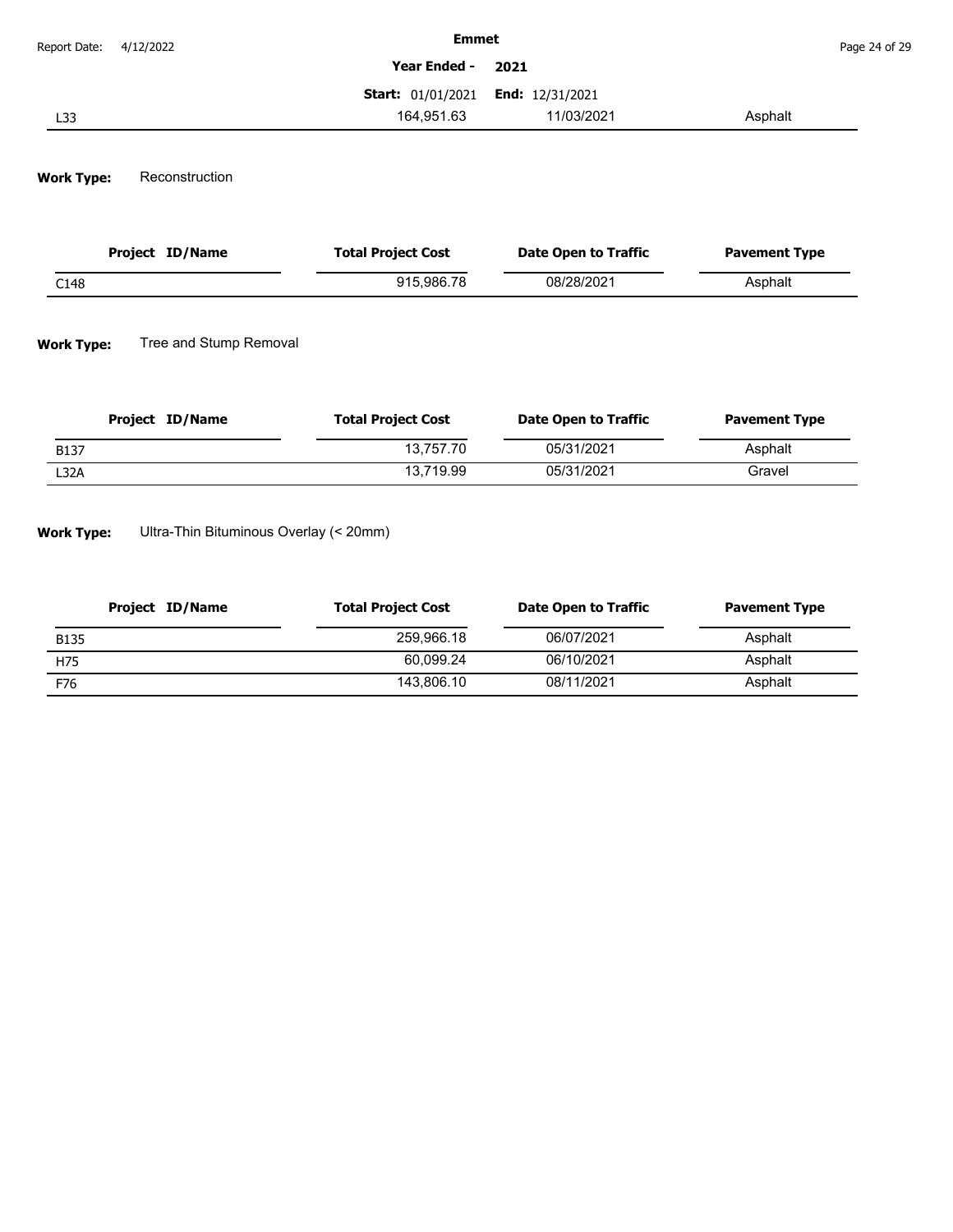### **Year Ended - 2021**

**Start:** 01/01/2021 **End:** 12/31/2021

## **Sub Ledger Report**

### **Line: 9 Other (Identify)**

| Account | <b>Description</b>        | Amount (\$) |
|---------|---------------------------|-------------|
| 076     | Townships Other AR        | 314.34      |
| 077     | Villages AR               | 5,738.03    |
| 078     | State Maintenance Advance | 2,158.00    |

### **Line: 17 Deferred Revenue**

| Account | Description                | Amount (\$) |
|---------|----------------------------|-------------|
| 339.01  | Forest Funds               | 127,757.26  |
| 339.06  | Sale of Fed Aid-RC Oakland | 476,204.00  |

### **Line: 18 Other (Identify)**

| Account    | <b>Description</b> | Amount (\$) |
|------------|--------------------|-------------|
| 228<br>___ | Due to State FAS   | 171 72      |

## **Line: 49 Specify - County**

| Account | <b>Description</b>           | Amount (\$)   |
|---------|------------------------------|---------------|
| 450     | Permits Non Specified P or L | .500.00<br>30 |

### **Line: 49 Specify - Local**

| Account | <b>Description</b>     | Amount (\$) |
|---------|------------------------|-------------|
| 450     | Permits on Local Roads | 28,275.00   |

### **Line: 49 Specify - Primary**

| <b>Account</b> | <b>Description</b>            | Amount (\$) |
|----------------|-------------------------------|-------------|
| 450            | Permits on Primary Roads<br>. |             |

### **Line: 55 FS-Other - Primary**

| Account | <b>Description</b>                   | Amount (\$) |
|---------|--------------------------------------|-------------|
| 210382  | 2178 Highway Safety Improve. Program | 165,964.50  |

### **Line: 75 CFL-Other - Local**

| Account | <b>Description</b> | Amount (\$'    |
|---------|--------------------|----------------|
| 584     | Dust Control       | an l<br>66 381 |

### **Line: 80 SC-Other - County**

| Account | <b>Description</b>    | Amount (\$) |
|---------|-----------------------|-------------|
| 632     | <b>Violation Fees</b> | 250.00      |
| 632     | <b>Land Divisions</b> | 6,310.00    |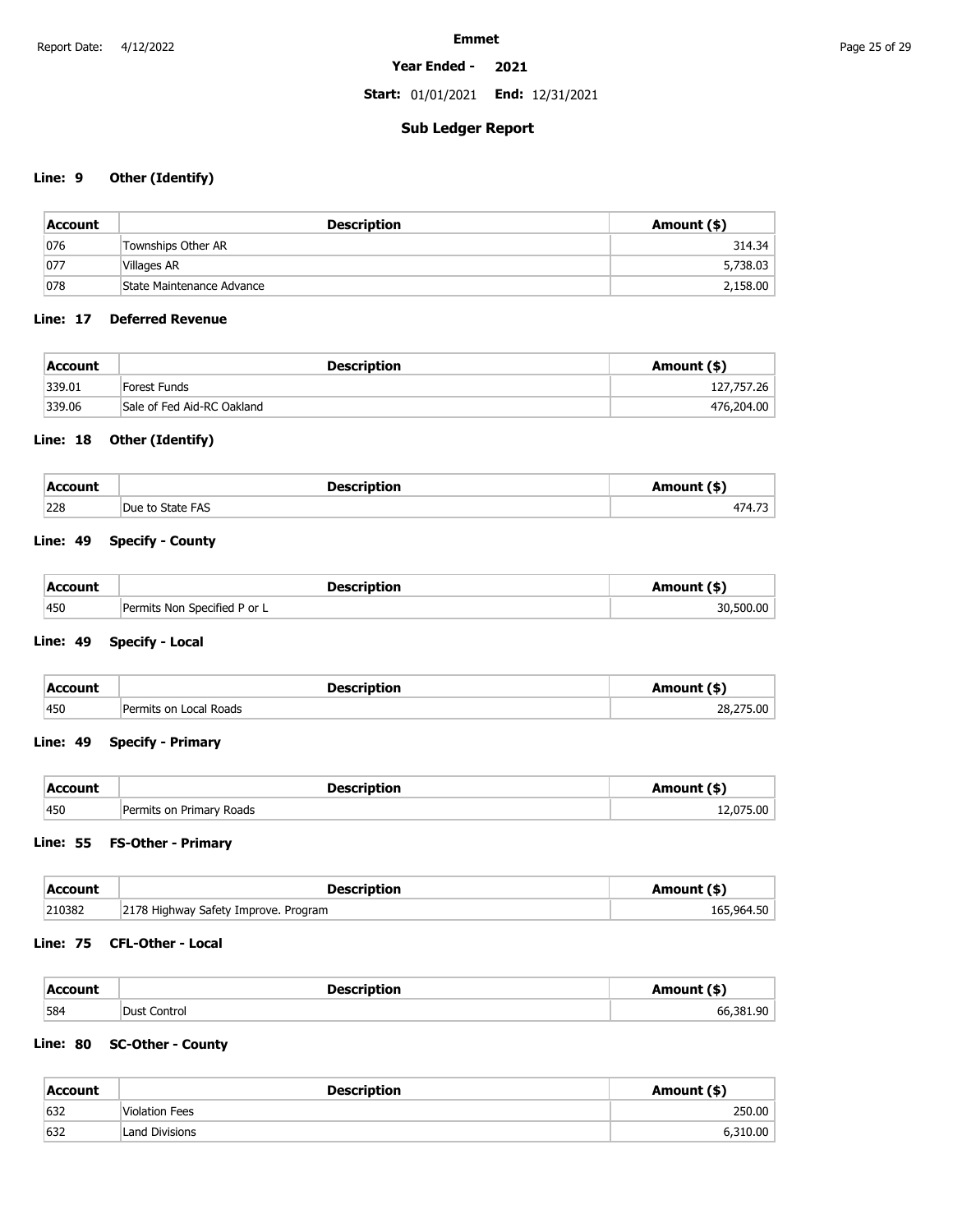### **Year Ended - 2021**

### **Start:** 01/01/2021 **End:** 12/31/2021

### **Line: 90 Other2 Other - County**

| <b>Account</b> | <b>Description</b>            | Amount (\$) |
|----------------|-------------------------------|-------------|
| 668            | Royalties                     | 31,952.50   |
| 674            | Contrib, from Private Sources | 5,650.00    |
| 676            | Reimbursement                 | 1,324.64    |
| 677            | Gain on Materials             | 29,834.42   |
| 687            | Sundry Refunds                | 1,209.86    |
| 696            | Insurance Recoveries          | 14,078.00   |

### **Line: 90 Other2 Other - Local**

| Account | <b>Description</b>             | Amount (\$) |
|---------|--------------------------------|-------------|
| 675.02  | Conservation Resource Alliance | 18,650.00   |
| 675.04  | Bureau of Indian Affiars       | 162,509.00  |

### **Line: 90 Other2 Other - Primary**

| Account | <b>Description</b>             | Amount (\$)  |
|---------|--------------------------------|--------------|
| 583.07  | Sale of Fed Aid 2020           | 467,404.00   |
| 675.02  | Conservation Resource Alliance | 38,170.00    |
| 675.03  | Tip of the Mitt                | 232,341.73   |
| 675.04  | Bureau of Indian Affairs       | 1,097,270.00 |

### **Line: 109 Other - Local**

| Account | <b>Description</b>   | Amount (\$) |
|---------|----------------------|-------------|
| A489    | Culvert Replacements | 240,650.57  |
| A489    | Sewer/Slopes         | 16,726.52   |

### **Line: 109 Other - Primary**

| Account | <b>Description</b>          | Amount (\$) |
|---------|-----------------------------|-------------|
| A459    | <b>Culvert Replacements</b> | 125,921.24  |
| A462    | Non Motorized Trails        | 20,061.96   |

### **Line: 126 Other - County**

| Account | <b>Description</b> | Amount (\$' |
|---------|--------------------|-------------|
| A521    | Non-Road Project   | . ೧೧        |

### **Line: 126 Other - Primary**

| Account | <b>Description</b>   | Amount (\$) |
|---------|----------------------|-------------|
| 2173    | Fed C Pickerel Lk Rd | 13,446.35   |

### **Line: 143 Other - Primary**

| Account | <b>Description</b> | Amount (\$) |
|---------|--------------------|-------------|
| A510    | Equipment          | 6,851.11    |
| A510    | Vouchers/AP        | 276,763.15  |
| A510    | Materials          | 122,162.09  |
| A510    | Receipts           | (8,884.36)  |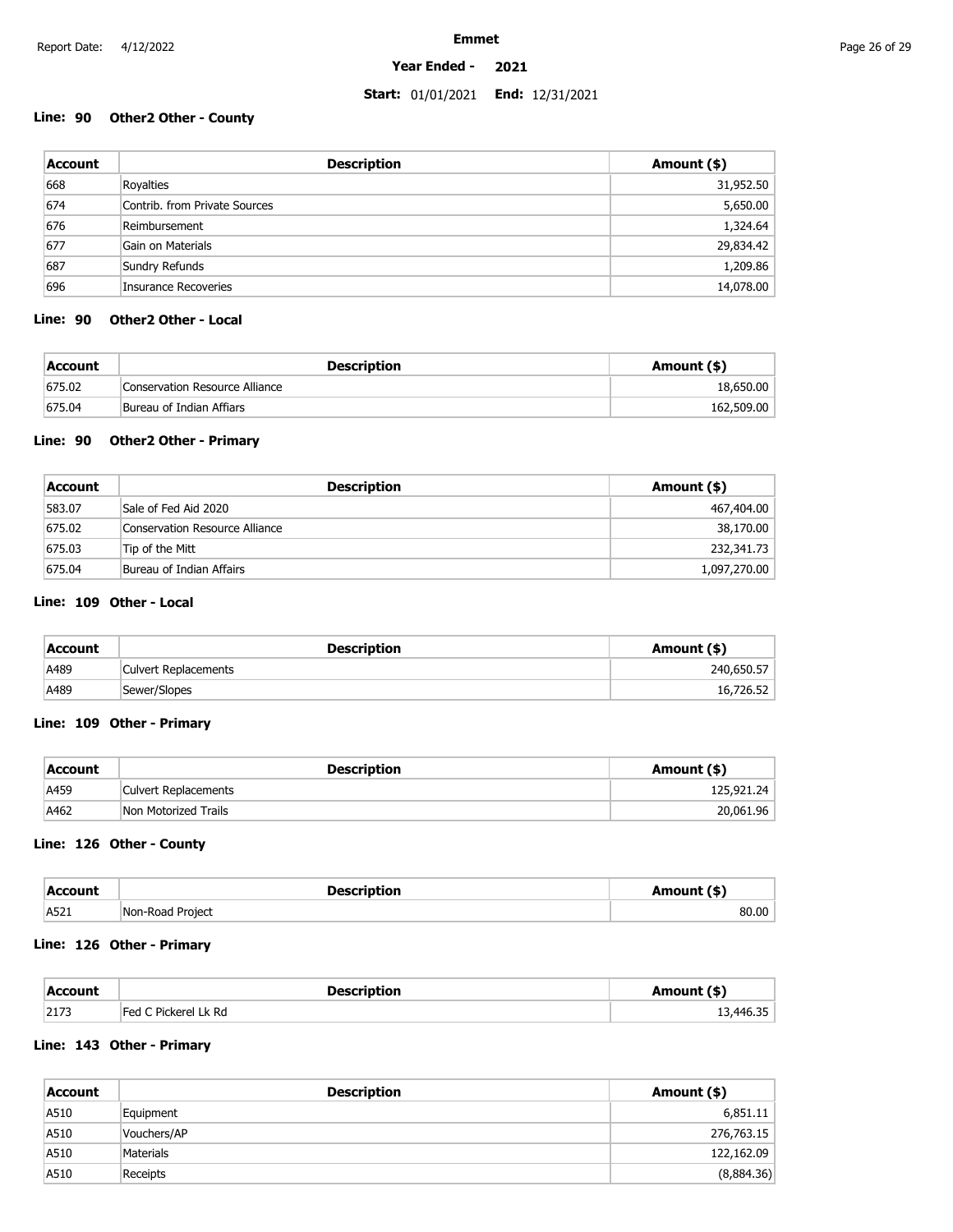### **Year Ended - 2021**

### **Start:** 01/01/2021 **End:** 12/31/2021

### **Line: 156 All Other Charges - County**

| Account | <b>Description</b>     | Amount (\$) |
|---------|------------------------|-------------|
| A510    | Direct Equipment ERC   | 6,851.11    |
| A511    | Indirect Equipment ERC | 36,121.53   |
| A514    | Other Distributive ERC | 31,180.96   |
| A515    | Administrative ECR     | 18,884.97   |

### **Line: 177 Other - Distributive Calculation**

| Account | <b>Description</b> | Amount (\$) |
|---------|--------------------|-------------|
| A514    | OTHER DIST         | 124,921.87  |

### **Line: 177 Other - Total Labor Charge**

| Account | <b>Description</b> | Amount (\$) |
|---------|--------------------|-------------|
| A514    | <b>DIST</b><br>--- | .944.65     |

### **Line: 181 Total Fringe Benefits - Other**

| <b>Account</b> | <b>Description</b> | Amount (\$) |
|----------------|--------------------|-------------|
| 724            | <b>HCSP</b>        | 1,074.00    |

### **Line: 182 Less Benefits Recovered - Other**

| Account | <b>Description</b> | Amount (\$) |
|---------|--------------------|-------------|
| 724     | <b>HCSP</b>        | $\sim$      |

### **Line: 195 Expenses Distributed - Other**

| <b>Account</b> | <b>Description</b>              | Amount (\$) |
|----------------|---------------------------------|-------------|
| A514.451       | Permit Expense                  | 29,757.03   |
| A514.703       | Automobile Usage                | 2,941.33    |
| A514.704       | Training/Meeting                | 69,180.98   |
| A514.705       | General Engineering             | 63,292.80   |
| A514.705       | <b>Inventory Mgmt</b>           | 445.02      |
| A514.706       | Weightmaster                    | 18,614.78   |
| A514.707       | Roadsoft Data Collection        | 7,669.80    |
| A514.712       | Exec. Order Covid 19            | 132.54      |
| A514.722       | <b>Employment Testing</b>       | 1,450.00    |
| A514.729       | Gen. Engineering Supplies       | 8,233.82    |
| A514.736       | Clothing-Weather                | 2,410.23    |
| A514.768       | Signs & Barricades              | 9,488.17    |
| A514.794       | Pit Maintenance                 | 34,739.69   |
| A514.880       | Umbrella Insurance              | 1,209.00    |
| A514.890       | Claims Paid                     | 1,000.00    |
| A514.932       | Yard/Storage Tank Repair/Maint. | 2,810.31    |
| A514.956       | Safety Expense                  | 34,615.52   |
| A514.959       | <b>GWOA Adjustment</b>          | (2,601.00)  |
| A514.968       | Salt Shed Depreciation          | 9,311.73    |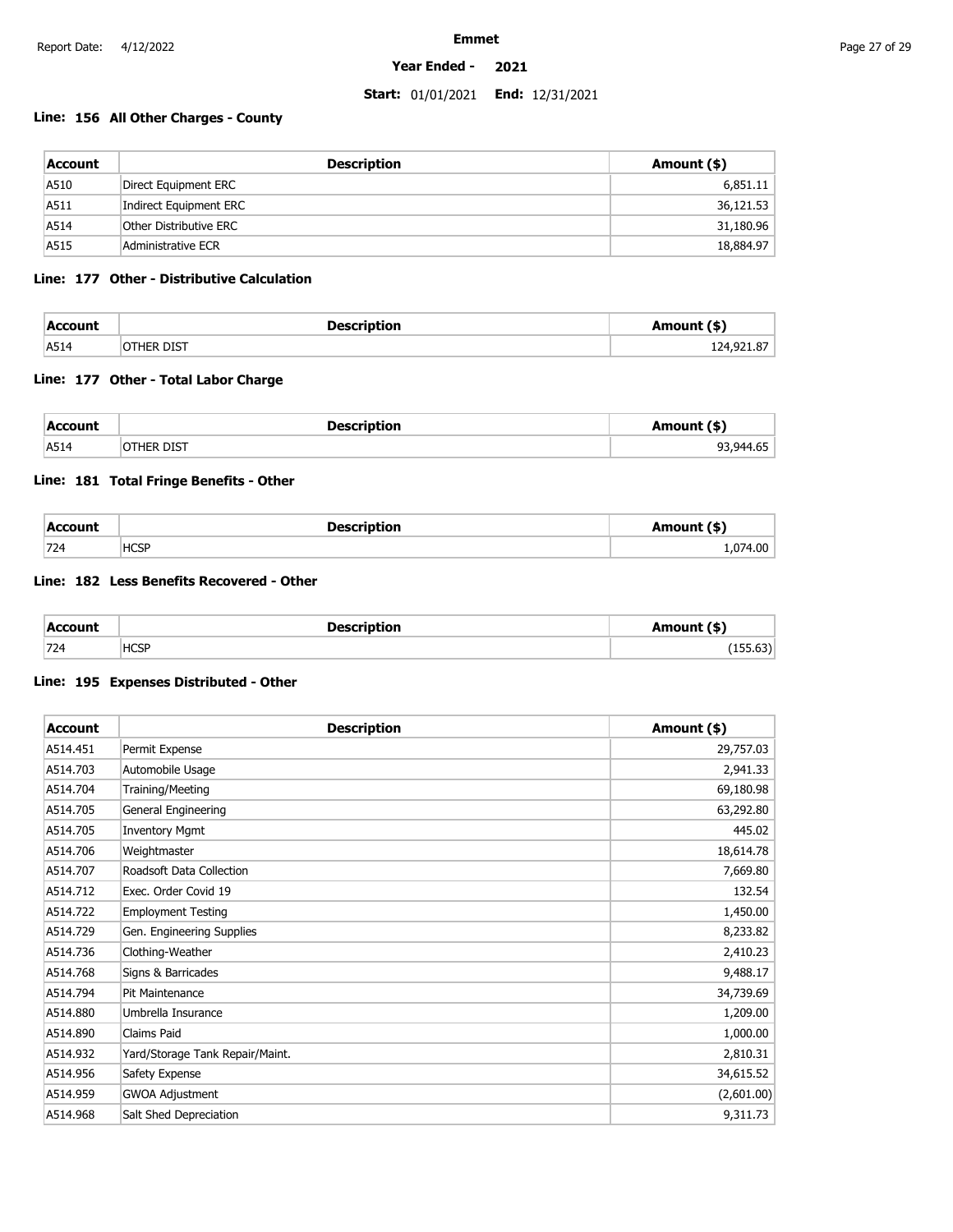### **Year Ended - 2021**

## **Start:** 01/01/2021 **End:** 12/31/2021

## **Line: 209 Other - MDOT Other**

| Account | <b>Description</b>           | Amount (\$) |
|---------|------------------------------|-------------|
| 213046  | Mackinaw City Welcome Center | 21,309.00   |
| 213057  | Catch Basin Rehab            | 499,000.00  |
| 213103  | Crack Seal                   | 499,000.00  |
| 213144  | Catch Basin Rehab            | 499,000.00  |
| 223017  | Mackinaw City Welcome Center | 5,610.00    |

## **Line: 209 Other - Trunkline Maintenance**

| Account  | <b>Description</b>         | Amount (\$) |
|----------|----------------------------|-------------|
| A517     | Purchases                  | 91,328.75   |
| A517.149 | GWOA Adjustment            | 2,601.00    |
| A517.195 | <b>Trunkline Liability</b> | 7,017.45    |

### **Line: 242 Expenditure10**

| <b>Account</b> | <b>Description</b>           | Amount (\$) |
|----------------|------------------------------|-------------|
| 2174           | <b>Banwell Road</b>          | 90,909.52   |
| 2181           | Lake Road                    | 40,958.10   |
| 2183           | <b>Beach Road Culverts</b>   | 3,653.31    |
| 2184           | Mitchell Road                | 10,883.14   |
| 4100           | <b>Wilderness Park Drive</b> | 121,153.24  |
| 4105           | Stutsmanville Road           | 159,564.41  |
| 4109           | <b>Wilderness Park Drive</b> | 7,468.58    |
| 4110           | E Robinson Road              | 4,114.64    |
| 4111           | Paradise Trail (Old 31)      | 2,663.35    |
| 4117           | Levering Road                | 1,924.16    |
| 499            | <b>Wilderness Park Drive</b> | 14,767.93   |
| A107           | <b>Rustic Road</b>           | 34,379.01   |
| <b>B128</b>    | Mindel Road                  | 19,229.35   |
| <b>B131</b>    | Country Club Road            | 11,256.26   |
| <b>B132</b>    | Rustic & Bellmer Road        | 21,429.71   |
| <b>B135</b>    | Bear Creek Ultra Thins       | 20,797.29   |
| C148           | Eppler Road                  | 109,918.41  |
| D97            | Crump Road                   | 30,305.27   |
| E98            | <b>Hedrick Road</b>          | 18,388.74   |
| E99            | Catob Road                   | 2,367.26    |
| F76            | Hughston Road                | 11,504.49   |
| G41            | <b>Terpening Road</b>        | 8,476.08    |
| H72            | Stutsmanville Rd East        | 13,243.84   |
| H73            | Stutsmanville Road           | 6,280.19    |
| H74            | Welsheimer Road              | 8,292.78    |
| H75            | Pleasantview Ultra Thins     | 4,807.94    |
| L33            | <b>Hill Road</b>             | 13,196.13   |

## **Line: 243 707 Other**

| Account  | <b>Description</b>       | Amount (\$) |
|----------|--------------------------|-------------|
| A511.735 | Small Shop Tools         | 13,395.44   |
| A511.968 | Land Improve Deprec.     | 21,179.64   |
| A511.995 | <b>Building Interest</b> | 0.00        |